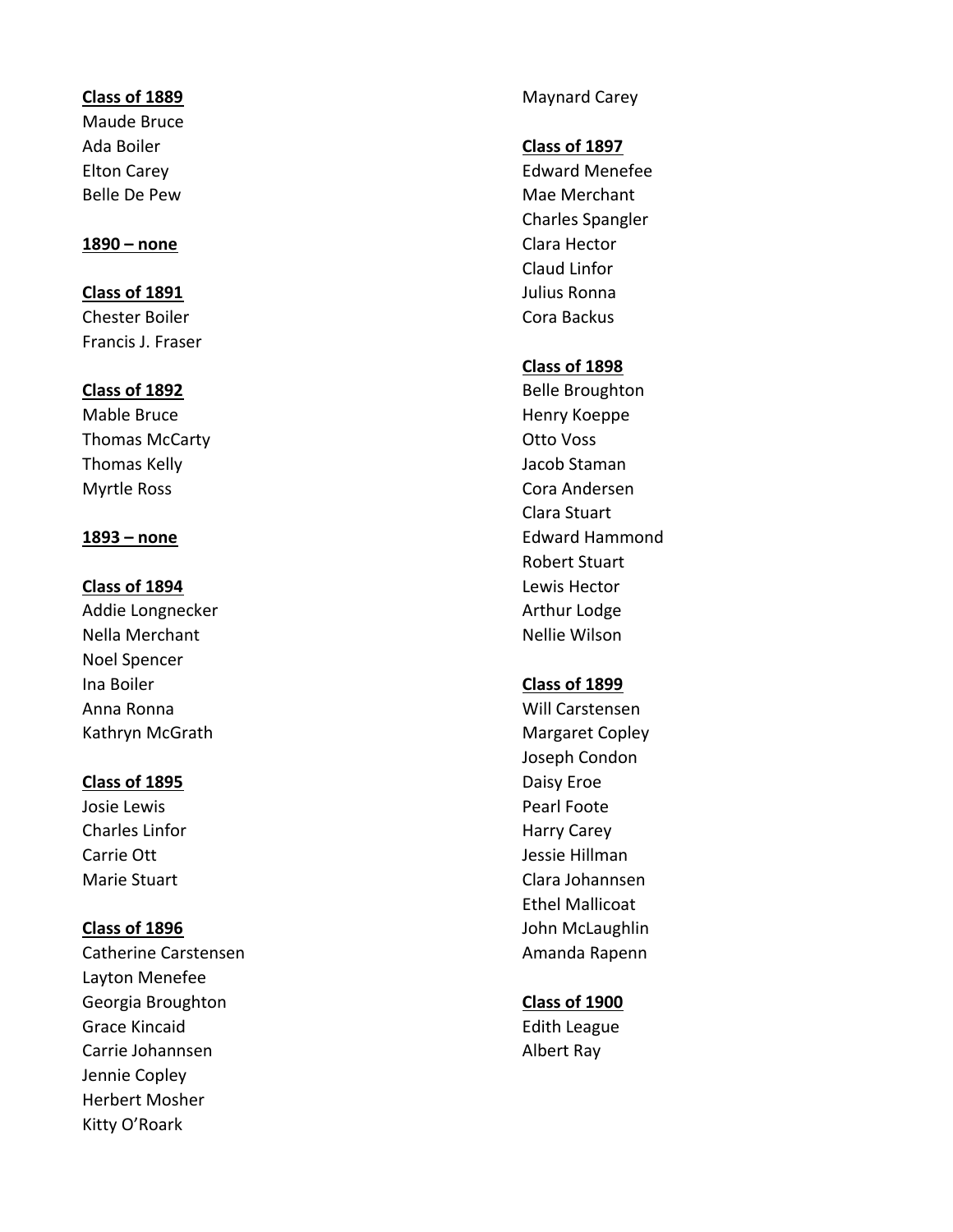Gertie Backus **Lester Boiler** Jay Thompson **Kathryn Burke** Luella Craig Carey Communication Communication Communication Communication Communication Communication Communication Communication Communication Communication Communication Communication Communication Communication Communi Pearl Carey **Mannie Heflin** Earl Merchant **Beulah Hardesty** Otto Vollstedt **Florian Koeppe** Avery Menefee **Cordelia** Wolf Leona Ronna Leo Stuart Leona Longnecker **Bertha Wilmarth** Barney Jacobsen **Harriet Spangler** Harriet Spangler Edith Broughton Grace Staman Grace Staman Sadie Ray Emma Mueller

# **Class of 1902 Class of 1906**

Earl Thompson **Reba Copley** Frank Stuart Laura Eroe Bert Sankey Louis Fraser Anna Carstensen **Alice Calvin** Alice Calvin

Ferdinand Hansen **Hazel Lodge** Hazel Lodge Matilda Lebeck **Floyd Thompson** Shirley LeFeber **Harry Thompson** Elsie Linfor **Margaret Cissna** Magnus Sievers Viva Tilton **Class of 1907** Lou Mallicoat **Rose Fraser** Burton Hammond **Vina Gress** Charley Stahl Grace Mick

William Fraser **Harold Eroe** Harold Eroe Frances Lewis **Mary Tierney** Mary Tierney

### **Class of 1901 Class of 1905**

Fred Hector **Mildred Thompson** 

Harry Hector **Class of 1903** Grace Koeppe

### **Class of 1904 Class of 1908**

Marie Burke **Edmund Moeller** Edmund Moeller Harry Bunker **Annetta Koeppe** Clarence Hector Clarence Sievers Peter Kuhl Beth Jane Thompson Ida Rupp **Margaret Backus Margaret Backus** Mae Backus **Edwin Chambliss** Edwin Chambliss **Edwin** Chambliss Alta Mick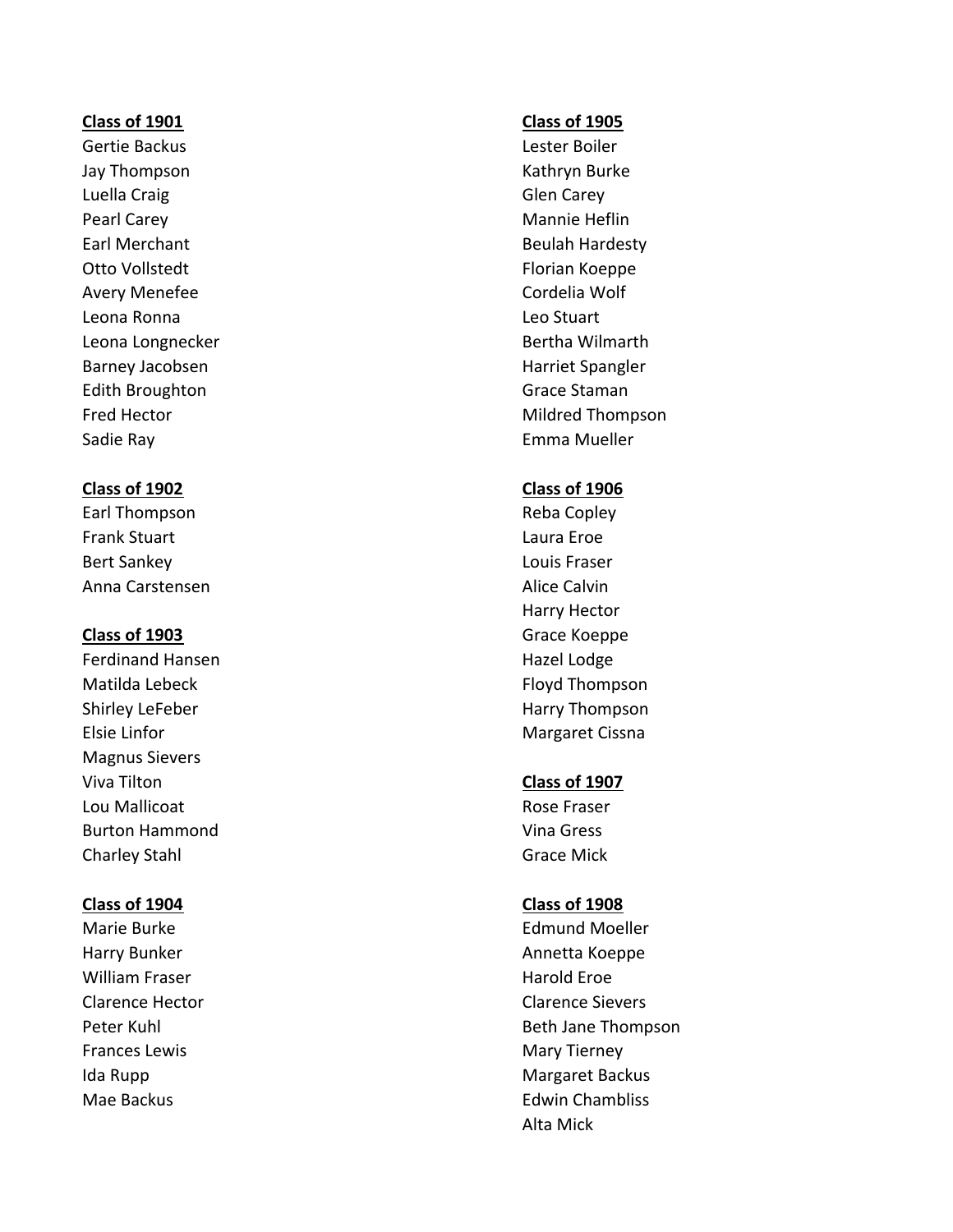# **Class of 1909**

Mable Galvin **Class of 1914** Edna Hector **Cecil Schack** Alma Johannsen Chester Crow Stella Preuninger and European Hans Mueller Vera Sankey **Accord Property** Contract Contract Contract Contract Contract Contract Contract Contract Contract Contract Contract Contract Contract Contract Contract Contract Contract Contract Contract Contract Contract Con Leona Sievers **Herbert Ray** Harry Taggart **Meta Sell** Frank Tierney **Raymond Wolf** 

# **Class of 1910** Ruth Stacey

Carrie Fleming **Hans Mueller Hans Mueller** Robert Fraser Vera Lewis **Class of 1915** Willie Nagel **Gladys Emmons** Hertha Sell Vera Kite Ethel Taggart **Merna Madsen** Merna Madsen Josephine Thompson **Ruth Mickel** 

Homer Spangler Juanita Hector **Class of 1916** William Tierney **Helen Brandt** 

Andrew Thompson **Maine Mickel** Chester Fleming and Chester Fleming and Chester Pleming and Chester Pleming and Chester Pleming and Chester Pleming Clara Sievers **Ruth Tilton** Grace Emmons **Edward Thompson** Hazel Boiler Ivan Madsen **Class of 1917** Katie Schmitt **Marjorie Bigelow** Marjorie Bigelow Ronald Spangler **Relinde Carbuhn** 

Daniel Gross **Anna Nissen** Herbert Bunker Lottie Pope

Roberta Robinson

Walter Rossmann **Class of 1911** Bernice Schlotfeldt Gertrude Heflin **Ethel Simonsen** Ethel Simonsen Gladys Mickel **Blanche Robinson** Grace Mickel **Donald Robinson Donald Robinson** 

Katherine Gross **Class of 1912** Dewey Larsen

Russell Emmons **Class of 1913** Laura C Hansen Barbara Fleming **Marvel Mutum** Marvel Mutum Joe Fraser Marie Schuttloffel National According Marie Schuttloffel National According Marie Schuttloffel National According Marie Schuttloffel National According Marie Schuttloffel National According Marie Schuttloffel Na Roy Burkey **Marguerite Thompson**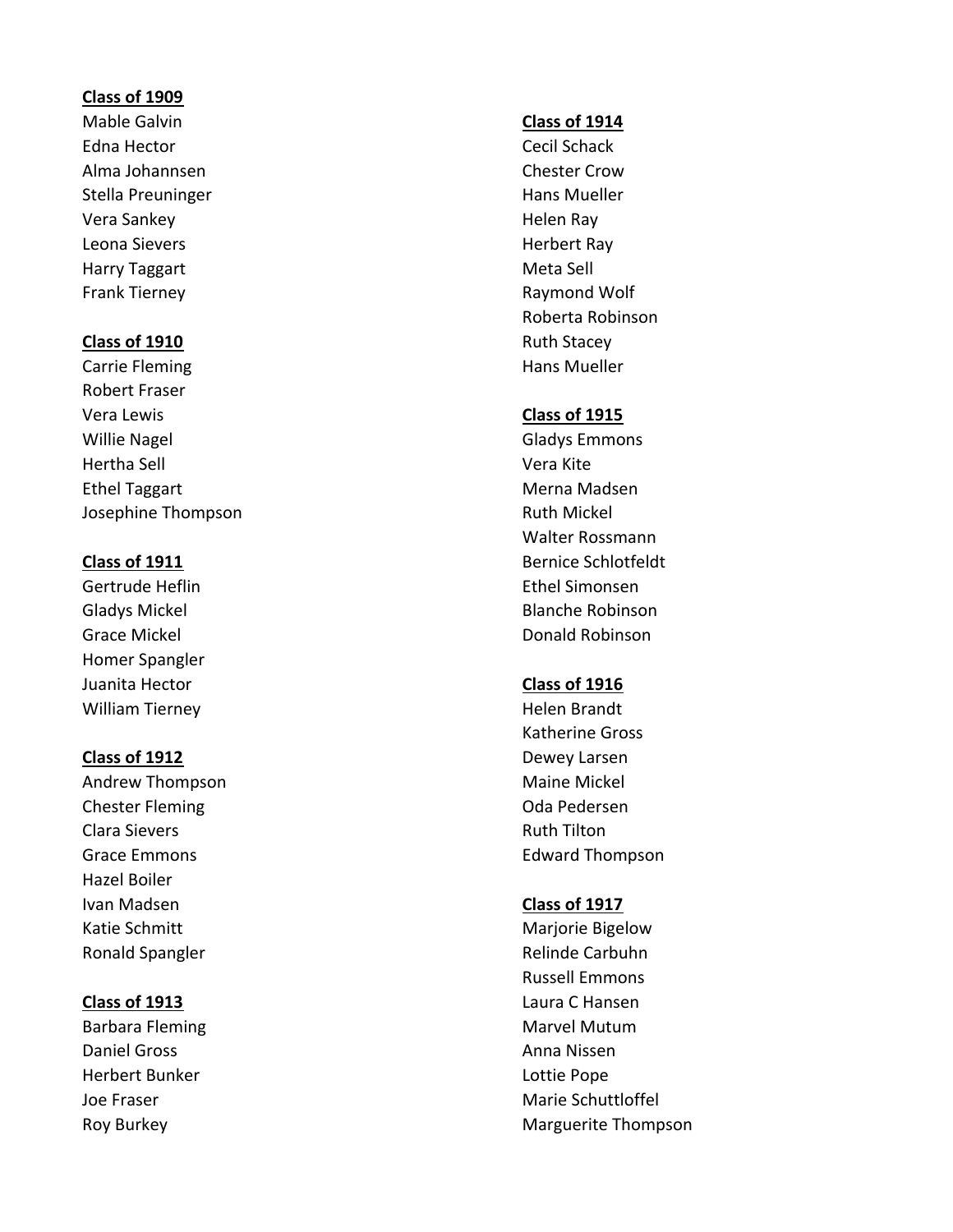# **Class of 1918** Virginia Bigelow

Bruce Bigelow **Agneta** Kent Nellie Gross Hobart Heflin **Class of 1922** Gladys Kevan **Willie Moritz** Emil Lebeck Edna Hansen Byron Redman Viola Nagel William Doll **Kathryn Clausen** 

## **Class of 1919 Irene Doll**

Ruth Backus **Edna Paasch** Mildred Burkey Loretta Jave Paul Burke **Ralph Gumbert** Ralph Gumbert Mary Doll **Mary Doll Mary Doll Mary Doll Mary Doll Mary Doll Mary Doll Mary Doll Mary Doll Mary Doll Mary Doll Mary Doll Mary Doll Mary Doll Mary Doll Mary Doll Mary Doll Mary Doll Mary Do** Edith Schlotfeldt **Russell Hudgens** Mildred Thiessen **Adrian Robinson Adrian Robinson** Nova Wentz **Arthur Lebeck** Arthur Lebeck

# **Class of 1920** Wilbur Felt

Leona Lebeck Jessie Pope **Class of 1923** Willis Meister National Accords and Millis Meister National Accords and Millis Meister Accords and Millis Meister Vera Seville Linda Hansen

Elmer Pflugshaupt **Irene Mickel** Lois Madsen Willinda Hansen Irene Boiler **Ruth Neff** Evelyn Rossmann **Bernice Wentz** Elsa Lebeck Waldo Longnecker Neatha Ward Walter Beyer Eleanor Hoffmann Zoe Seville Evelyn Chamberlain Velma Archer

Alma Bees **Frances Frederickson** Leona Eggerstedt Leonard Rossmann

Hattie Sievers **Access 19 and 19 and 19 and 19 and 19 and 19 and 19 and 19 and 19 and 19 and 19 and 19 and 19 and 19 and 19 and 19 and 19 and 19 and 19 and 19 and 19 and 19 and 19 and 19 and 19 and 19 and 19 and 19 and 19** Rachel Burkey Ruby Backus Leona Hansen Fern Burkey **Bernice McLyman** Pluma Menefee Clarence Jacobsen June Pope **Harry Pflugshaupt** Frank Woodruff Ernest Ast **Clifford Craney** 

Austin Robinson **Mary Woltmann** Juanita Thomsen **Class of 1921** Bertha Drake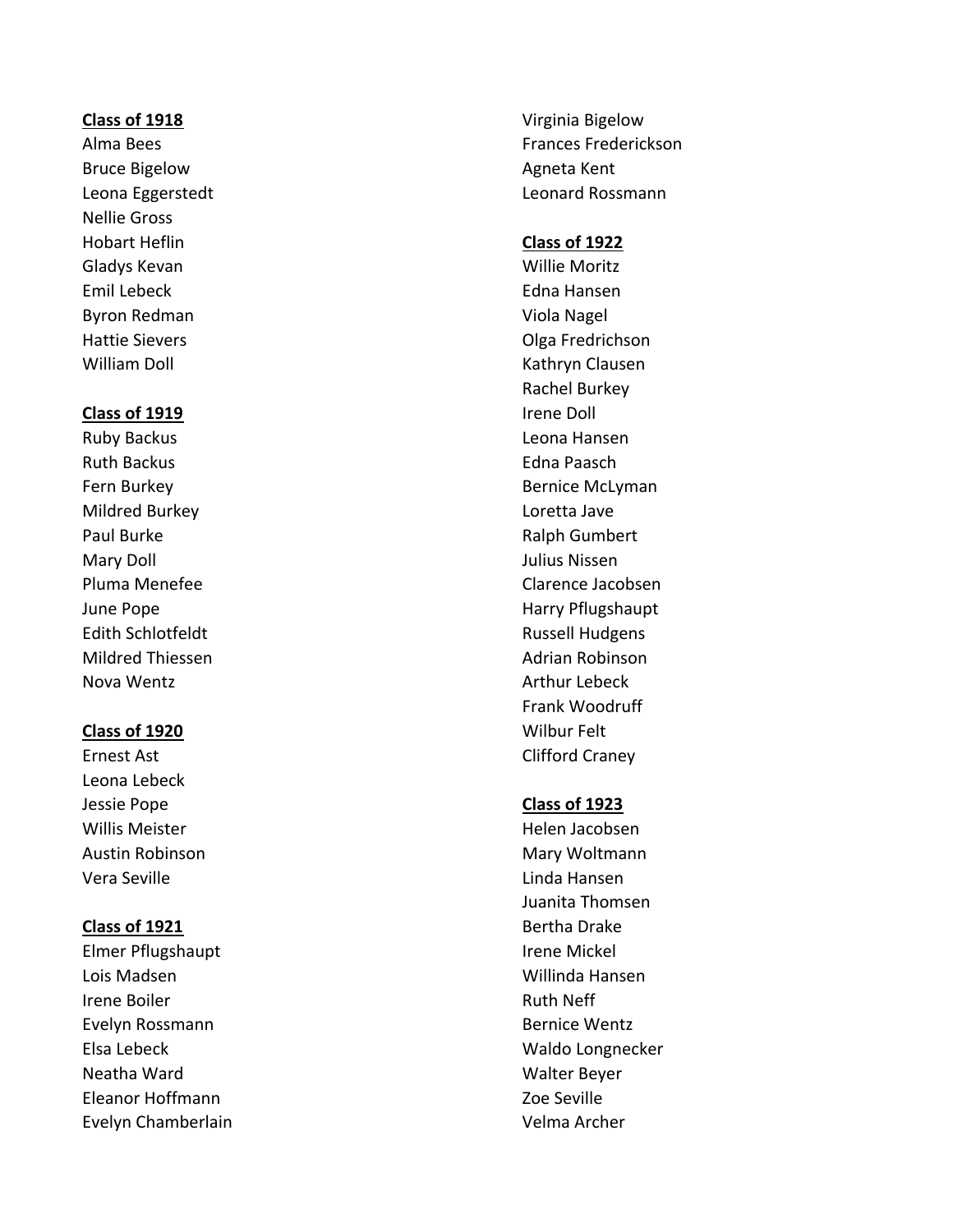Maxine Ronna Clara Palmer LaVon Redman **Everett Pope** Pearl Wehland **Henrich Henrich Henrich Reimer** Henrich Henrich Reimer Leona Thomsen **Construction** Construction Construction Construction Construction Construction Construction Const Lorene Jacobsen **Lorent Communist Communist Communist Communist Communist Communist Communist Communist Communist Communist Communist Communist Communist Communist Communist Communist Communist Communist Communist Communis** Elsie Ketelsen Melvin Sievers Evelyn Kahl Ruth Sievers Irene Reimer **Internet Controllering** Controllering Controllering Controllering Controllering Controllering Controllering Controllering Controllering Controllering Controllering Controllering Controllering Controllering Co Gladys Sankey Thyra Tramm Lillian Koll Hazel Thomsen Alta Thiessen Melton Tramm Lucille Longnecker **Harry Walter** Harry Walter Morris Hupp Arthur Koehrsen **Class of 1926** Hubert Sievers **Access 19 and Signal** Hubert Sievers and Access 100 and Hubert Sievers 100 and Hubert 300 and Hub

### **Class of 1925** Elsie Deen

Clifford Armstrong and a series are all the Arnold Jacobs Iva Armstrong Laverne Jacobs Eloise Bigelow LaVerne Kahl Howard Burkey **Carl Lebeck** Laurine Cade **Hobard McCarty** Irma Carbuhn Wilbert Rossmann Arthur Clausen and Clausen and Clausen and Clausen and Morris Seville Viola Diedricksen and die eine Einstein von der Herbert Sievers Ida Doll **Edgar Zimmerman** Albert Griffith Joe Hamilton **Class of 1927** Winifred Heflin **Hertha Bauer Hertha Bauer** Harold Jacobsen Marvin Blakesley Irene Jave **Communist Communist Communist Communist Communist Communist Communist Communist Communist Communist Communist Communist Communist Communist Communist Communist Communist Communist Communist Communist Communist** Merril Johnston Lucille Emmons Alvin Koehrsen Kenneth Fell Harold Lafrentz Juanita Jave Paul Lebeck **Bernice Lafrentz** Ruth Lindsey **Arnold Lebeck Arnold Lebeck Arnold Lebeck** Mable McDermott **Mary Moore** Mary Moore Claire Mickel **Mac** Mae Mueller

**Class of 1924** Laverne Mueller Wenona Thomsen **Evalena Rossmann** Verda Mueller Lou Etta Schlotfeldt

Harriett Burkey Francis Andersen Emma Forbes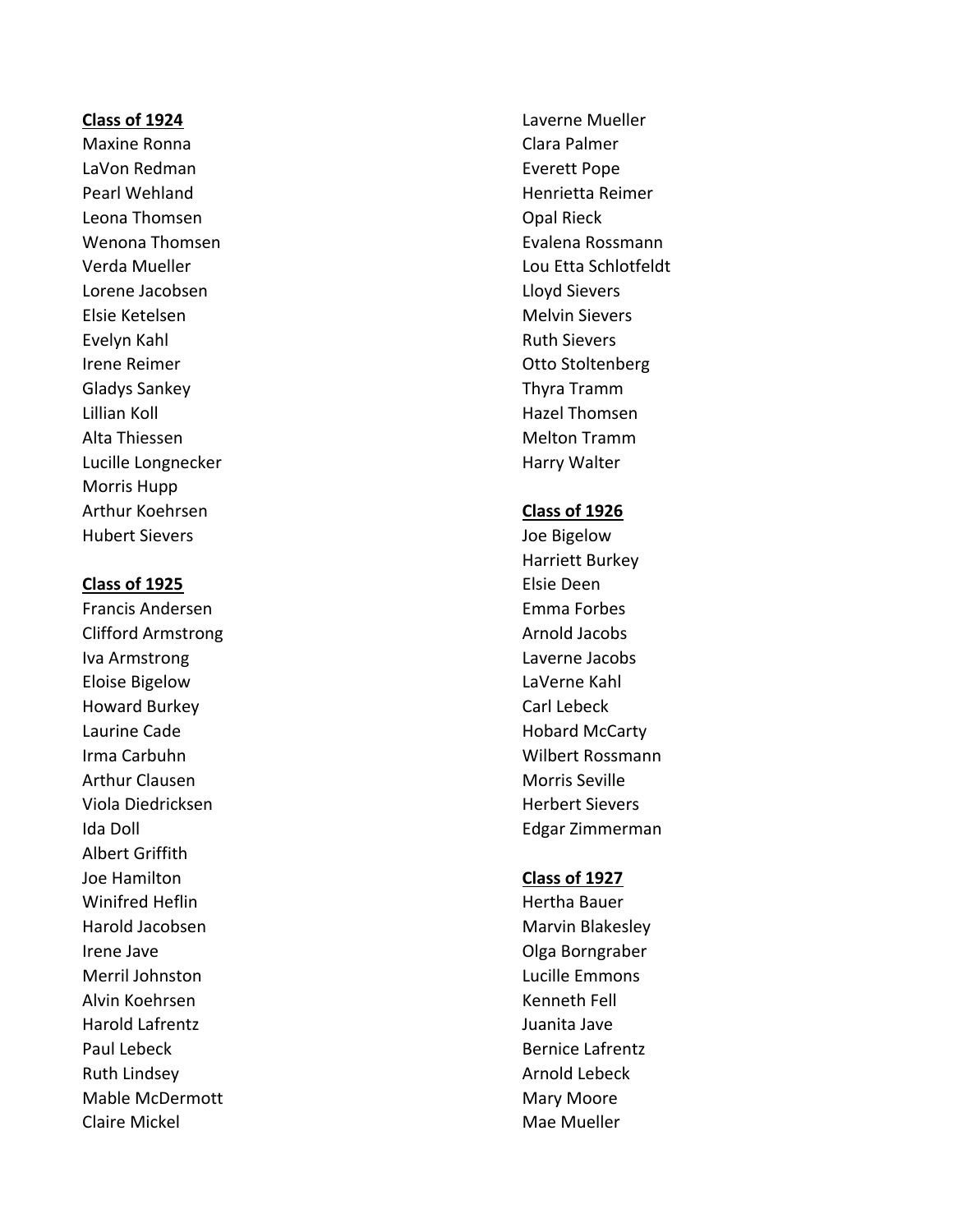Eunice Petersen Carl Koll Evelyn Pflugshaupt **Emma Kohlscheen** Wanda Rieck **Elda** Longnecker Cora Sievers Darrell McCord Harold Thiessen Orris E Palmer Arnold Thomsen Erna Palmer Richard Thompson **Calculation** Orval Petersen

Mabel Andersen **Hazel Remien** Hazel Remien Myrtle Armstrong and a settlement of the Ott Reimer Ruth Arp **Ruth Arp** Ruth Seville Herbert Beyer Everett Sievers Erle Bowen John Stahl Merle Bowen John Wm. Stuart Marie Clark **Ethel Voss** Ethel Forbes **Pearl Voss** George Griffith Wilbert Jacobs **Class of 1930** Melvin Jacobsen **Hugo Cordes** Hugo Cordes Harold Karstens Leona May Deen Mildred Ketelsen George Felker Ardelle Palmer Marie Fitzpatrick Virginia Palmer National According Linden Gress Ella Petersen Evelyn Hammond Beryl Pope **Lillian Jacobs** Melvin Rieck Glenn Klindt John Seville **Alma Kobs** Wallace Sievers **Maxime Koos** Maxine Koos Harold Thomsen **Example 2018** Ervin Koos

Belva Campbell **Mac Mac Mac Mac Madsen** Dale Craney **National Cranes Control** Cranes Assembly Reith Matthies Wilma Drake **Herb Mertz** Gerald Fleming **Elaine Palmer** Hazel Hildebrand Janet Palmer Bruno Johannsen Ethel Petersen Merna Johnston Ward Redman Ladema Johnston **Karl Reimer** Karl Reimer

Louise Redman **Class of 1928** Phyllis Rieck

Robert Ray Marcella Karstens Evelyn Lensch **Class of 1929** Leston Longnecker Marie Drake Nellie McDermott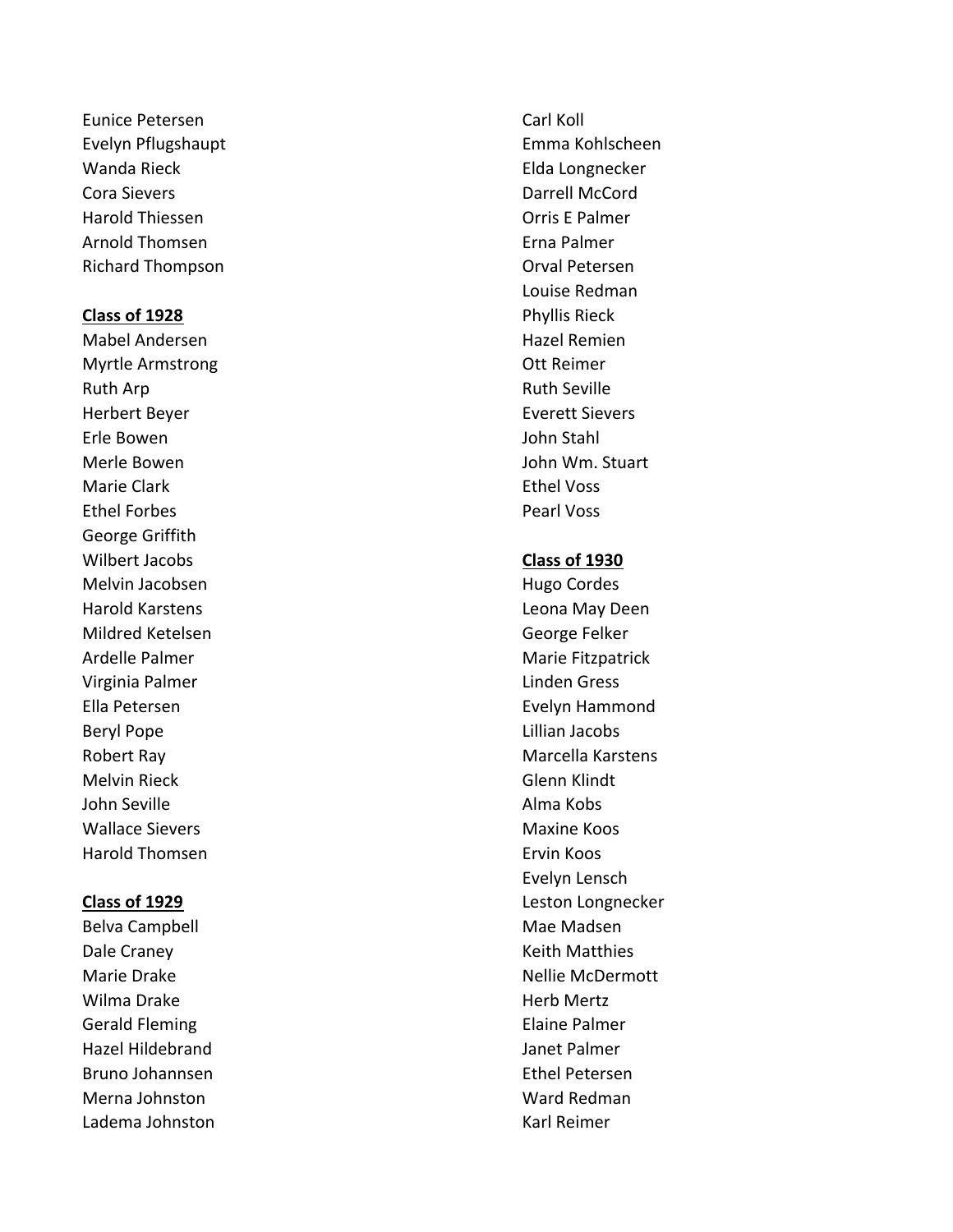LaVina Rossmann **Carloss Communist Communist Communist Communist Communist Communist Communist Communist Communist Communist Communist Communist Communist Communist Communist Communist Communist Communist Communist Communi** Erma Schuttloffel Marvin Sievers Helen Sieck Norman Hagge Leonard Sievers North States and Servers Woodrow Jensen Elton Smith Joe Fitzpatrick Imogene Spangler Floyd Whitmer Drexel Thoning **Frank Griffith** Pearl Thompson **Fred Griffith** Lorraine Turk Noel Johnston Edna Walter **Ivan Beckendorf** LeEtta Wayne

Muriel Dau Everett Reimer Walden Forbes Gilbert Tramm Paul Hamilton **James Strong** Irwin Hansen Vinton Strong Marian Johnston George Campbell Claus Krambeck Jr. New York Changes and the Herbert Craney Sylvia Lorenzen and a state of the Robert Sievers Fred McNeal **Clark Bridley** Helen Koeppe Carl Kobs Helen Mertz Leora Kuhr Earl Noon Eilene Eilts Inez Pope Clifford Sievers Robert Schuttloffel **Harold Johnk** Harold Johnk Roland Sievers **Marian Armstrong** Marian Armstrong Louise Sorensen **Harry Armstrong** Harry Armstrong Mary Stuart **Burton Arentsen** Esther Beaman **Melvin Bussow** Melvin Bussow Robert Remien and The Communist Ruth Klindt

Ethel Stahl Joy Kevan **Class of 1934** Kathryn Redman Margaret Adams Maxine Rieck Mervin Dau Eileen Hamilton Elva Davis Margaret Arp **Lois Felker Lois Felker** 

### **Class of 1933**

**Class of 1931** George Mertz Boyd Brindley Wilbert D. Thompson LaRene Karstens **Class of 1932 Adele League 2012 Adele League 2013** Ethel Thomson Naomi Fisher

Mabel Scheef Ethelyn Christensen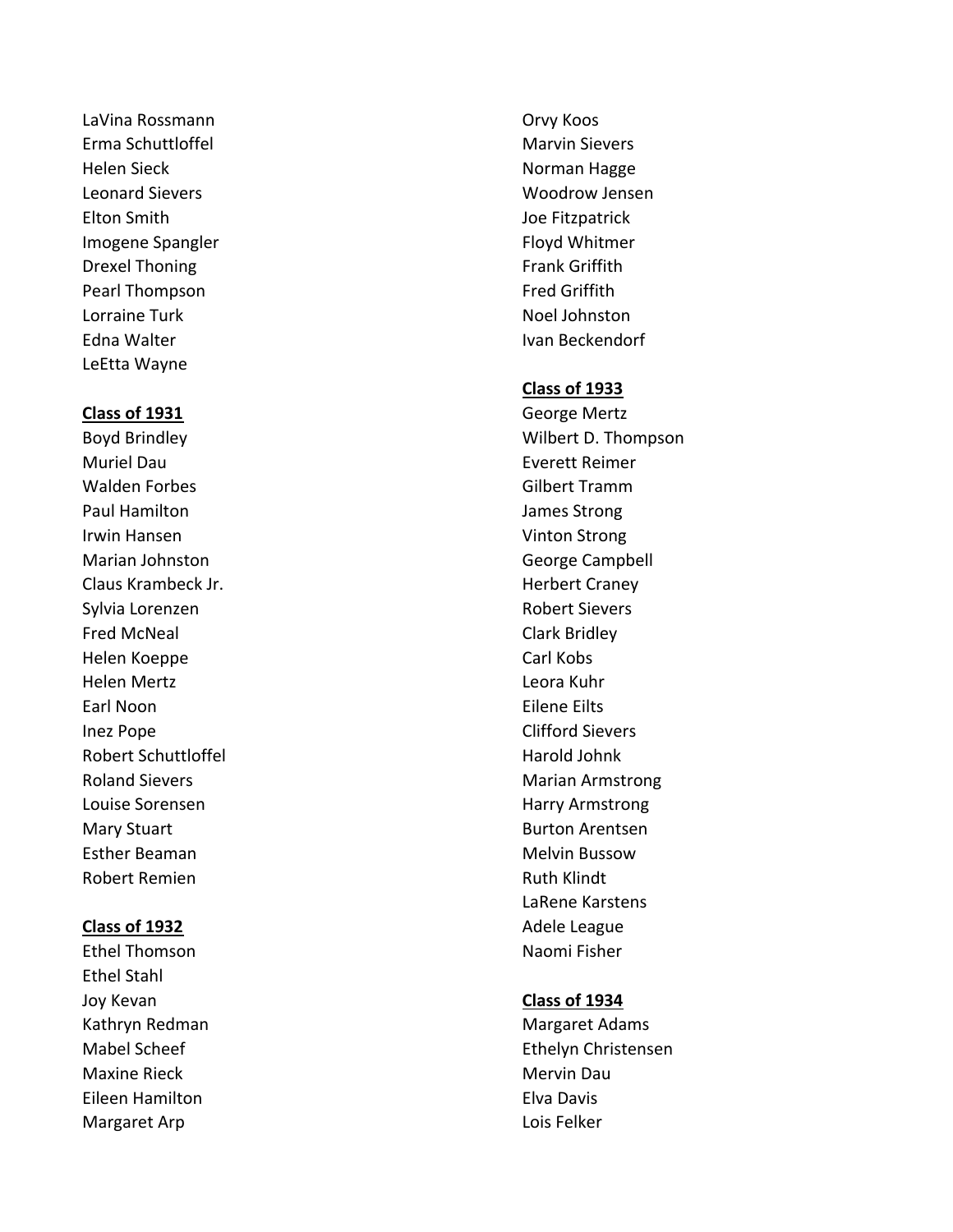Vincent Hansen Gress Rogers Kathryn Hulin Naomi Scheef Robert Jensen Lester Sievers Marie Kay Durward Stahl Marjorie Koeppe **Ruth Staman** Wilma Kohlscheen **Billie Donohoe** Billie Donohoe Lawrence Kuhr Lucille Hansen Vernetta Lafrentz Betty Moore **Class of 1936** Hubert Pedersen Luella Arentsen Ivan Pedersen **Ivan Pedersen** Lucille Bowman Geneva Reimer John Brehmer Gilbert Sievers **Ethel Burkey** Irma Smith **Earl Caddock Jr. Earl Caddock Jr.** Lynn Stahl Eugene Davis Norman Stamp Max Fell Natalie Stuart John Hamilton Helen Thiessen Edna Hansen Maxine Thoning **Evelyn** Hansen Lorene Voss and Hansen Harold Hansen Harold Hansen Naomi Whitmer Robert Hansen

Beatrice Burmeister **Helen Sue John Sue John Sue John Kennet Sue John Kennet Sue John Kennet Sue John Kennet Su** Veronica Craney **Harold Johnson** Doris Deen **Helen Kardell** Laverta Fisher **Laverta Fisher Legacy** Learning Learning Learning Learning Learning Learning Learning Learning Learning Learning Learning Learning Learning Learning Learning Learning Learning Learning Learning Learning L Newell Forbes **Clarence McDermott** Kenneth Fredrechsen George Mickel Jr. Edith Griffith Frank Moore Dale Hansen George Rassmussen Arlo Johnston Clara Schuttloffel Beatrice Karstens **Richard Sievers Richard Sievers** Florence Kercheval **Myrtle Thompson** Clara Mae League **Ruth Totten** Ivol Mutum Eleanora Nelson Berniece Palmer

Lavina Hansen Everett Rossmann Everett Hoover **George Rossmann Jr. George Rossmann Jr.** 

Earl Hulin **Class of 1935** Marvin Jensen Marcella Drake Margaret Kohlscheen Everett Kahl Emma Marie Schuttloffel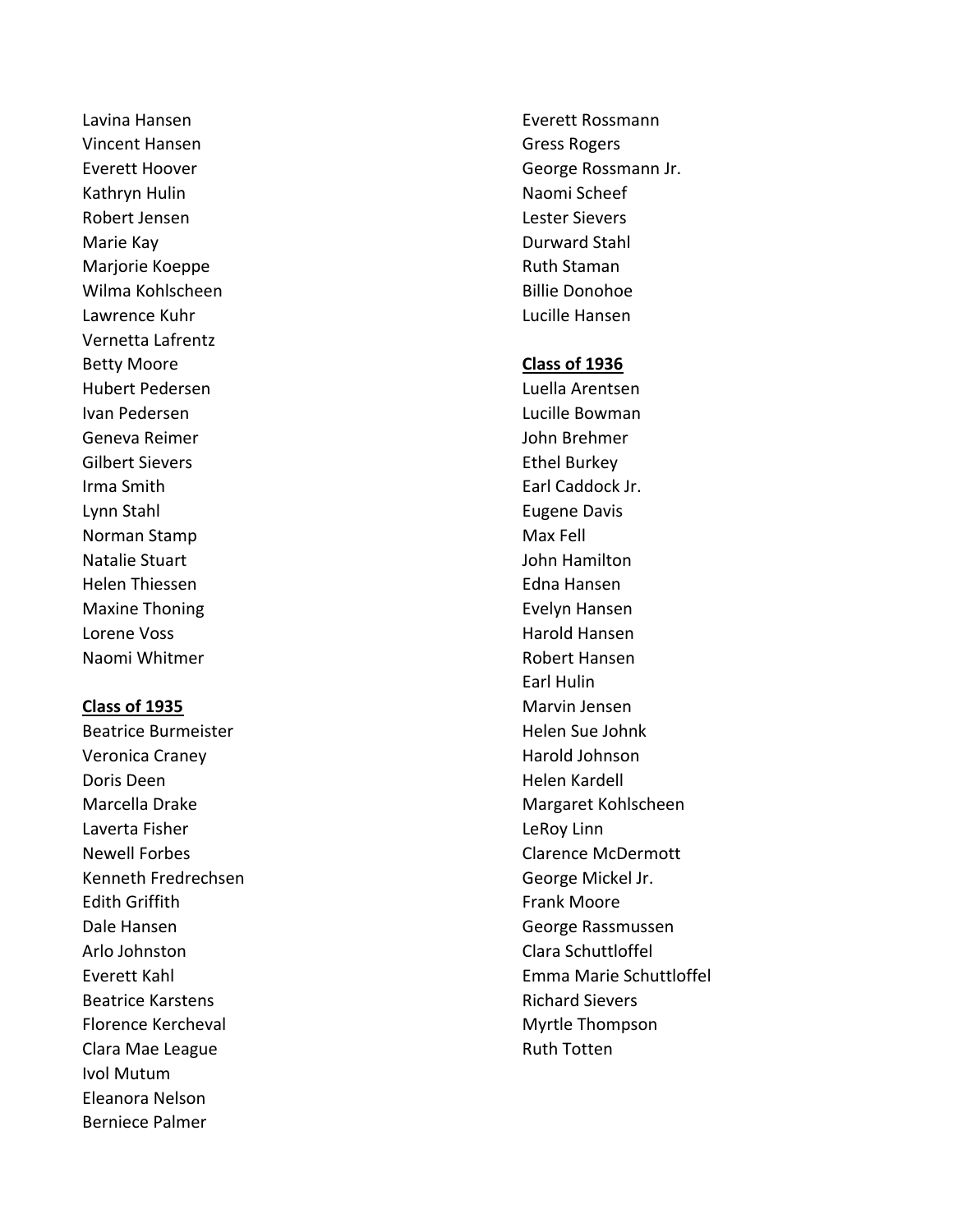Hugh Armstrong and a state of the Arlene Lowry Elwood Beyer **Bill League, Jr. Bill League, Jr.** Velma Babbitt **Alfred Koll** Violet Clough **Alice Mertz** Larry Furey **Arnold Nelson Jr. Arnold Nelson Jr. Arnold Nelson Jr.** Willis Henningsen and Die Bergensen von der Bergensen aus der John Paulsen Anna Kock Orville Reimer Ruth Kahl Myrna Rethwisch Wilma Koehrsen Gilbert Staman Margaret Koll **Dale Sievers** Delbert Linn **Rondo Smathers** Rondo Smathers **Rondo Smathers** Mary Martin Charles McCarty **Class of 1939** Austin McDermott Loretta Abel Edwin Neveln **Vernetta Bees** Alfred Oldehoff **Richard Caddock** Richard Caddock Inez Pedersen Bette Lou Cade Mary Thompson **Claribel Campbell** Marie Pedersen Earl Davis Vernon Paasch Margery Denison Phyllis Lehnhardt Mabel Drake

Peter Andersen Violet Giese Robert Bowman Kathryn Gross Robert Caddock **Helen Hamilton** Ben Cade **Agnes Jetschat** Agnes Jetschat Florence Clough Bernice Klindt Viola Griffith **Phyllis Lamer** Alice Hulin **Alice Hulin** John Moore Elva Hansen Verlee Nelson Pearl Hass Sharlene Osler Geneva Koos Alberta Sievers Maxine Kardell **Maxis According Maxime Kardell** Roy Sievers Lucille Jensen Wilma Totten Robert Lansman

**Class of 1937** Blaine Longnecker

Evelyn Oldehoff **Eleanor Burlingham** Willard Fisher **Class of 1938** Betty George Alta Fisher Leland Kohlscheen **Donald Fisher Community Community Community** Community Community Community Community Community Community Community Paul George **Lorraine Madden** Georgia Jessen John A. Scheef Jr.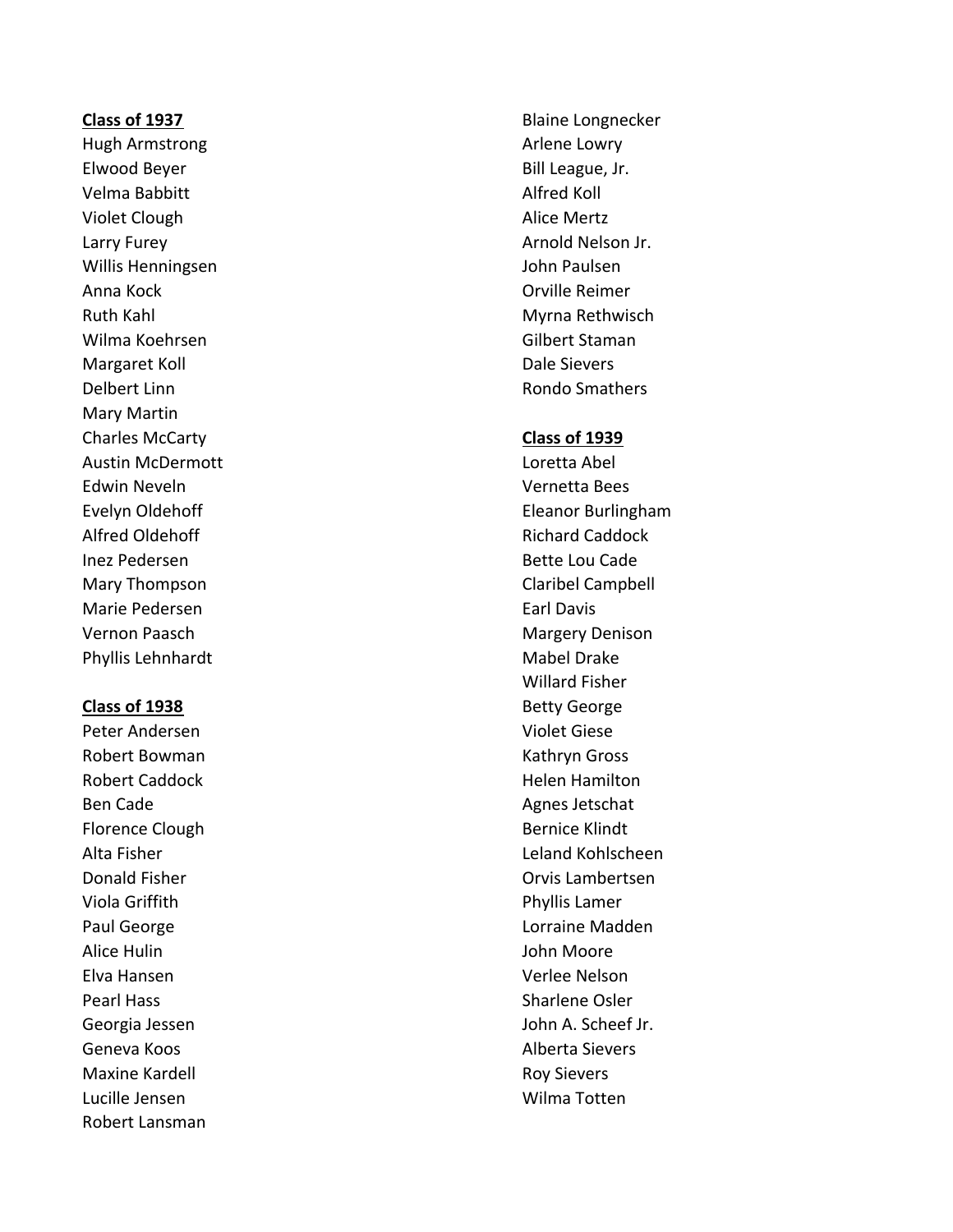### **Class of 1940** Tom Fell

Lorene Beckendorf and George Furey Gilbert Bees **Darlene Griffith Irma Burkey New York Contract Contract Contract Contract Contract Contract Contract Contract Contract Contract Contract Contract Contract Contract Contract Contract Contract Contract Contract Contract Contract Contract Co** Edward Burlingham Vern Hansen Clyde Corey **Ivan Holtz** Leona Emmons Verlene Holtz Roy Fell **Ruby Jessen** Myrtle Forbes **Arletta Kock Arletta Kock** Charles Forsythe **Ioma Krueger** Ioma Krueger Charles Gross **Donna Lenhardt** Harold W. Hansen **Velma McDermott** Jeanette Griffith **Roland Petersen** Darlene Holtz Winifred Reimer LaVerne Holtz **Betty Rethwisch** LaVerne Kock **Stanley Rossmann** Orville Krueger Clark Sievers Arlene Lamer Lorene Steckelberg Merle Lamer Charles Thomsen Norma Longnecker Clara Walter Phyllis Nissen Phyllis Parker **Class of 1942** Maxine Mahoney Neoma Anderson Wayne Petersen **Dorothy Bees** Lee Sievers Myrna Dreyer Dorothy Larsen **Alice Hansen** Dale Moritz LeEtta Hass Norman Nelson **Delpha Jacobsen** Dean Miller **Downloam** Doris Jetschat Hazel Mertz **Betty Kahl** Paul Myers **Betty Kimmel** Kenneth Neveln **Ardelle Kite** Glen Wehland Jeanne Mahoney

Hyla Babbitt **Elaine Sievers** Dale Christensen Merna Sievers LaVerne Damgaard **Lating Communist Communist Communist Communist Communist Communist Communist Communist Communist Communist Communist Communist Communist Communist Communist Communist Communist Communist Communist Communi** Ernest Dose **Margaret Steffen** Rondo Emmons **Alta May Troll** 

Bruce Brindley **Norma Jean Fisher** Norma Jean Fisher

Wilma Nelson **Class of 1941** Eleanor Nissen Mary Allen **Mary Allen** Lavina Rataschack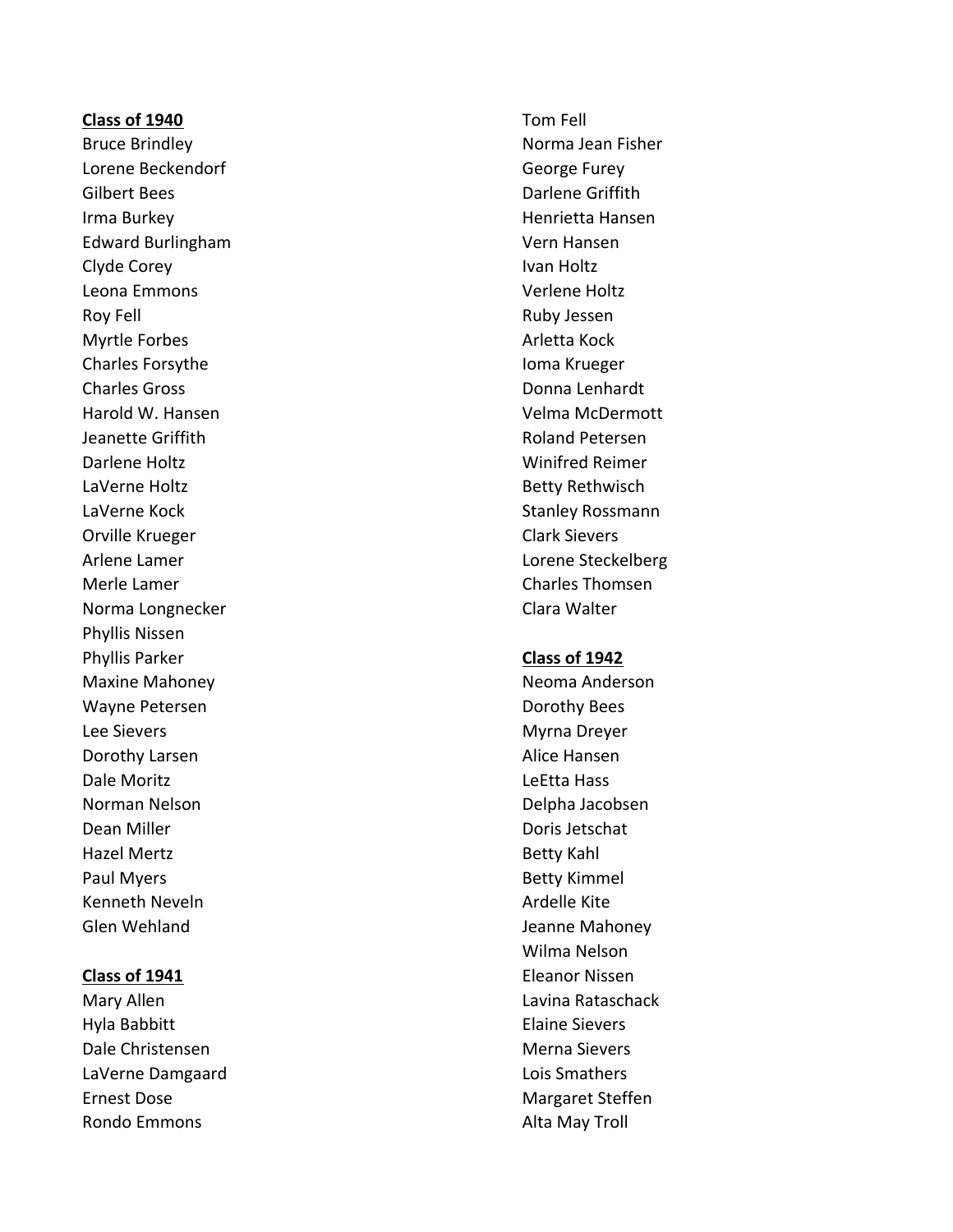Dorothy Walter **Class of 1944** Ralph Corey **Marcella** Archer Darwin Deen Jean Clausen Jean Clausen Robert Fresener **Leona Clough** John Giese Beverly Fell William Kay **Legal Community Community** Community LeRoy Glissmann Russell Lehnhardt **Betty Gross** Charles Morgan and The Charles Morgan Merle Hansen Donald Nelson Dale Hoffmann Robert Nieman and The Communication of the Ralph Hulin Edwin Paulsen Eileen Kardell Walter Rieck **Franz Kardell** Gilbert Scheef **Dorothy Kaus** Lloyd Troll and the controll betty Koehrsen and Betty Koehrsen

Jean Allen Jack Osler LeEtta Arentsen Merna Paulson Merna Paulson Darlene Bauerkemper Marion Reimer Phyllis Christensen Phyllis Rossmann Bruce Corey **Richard Schaaf** Esther Drake Myrna Scheef Myrna Scheef Betty Mae Gibson **Dale Undem** Donald Griffith Donald Walter Ardelle Hansen Anna Belle Wehland Phyllis Hansen Delmon Jacobsen **Class of 1945** Dale Lambertsen and Darrell Bauerkemper Norma Jean Linke **Hurst Otto** Laverne Mertz William Redman LaVonne Oldehoff **Earl Norton** Darlene Parker **Robert McDermott** Lorna Parker **Donald Hipner** Donald Hipner Virginia Redman Barbara Moritz Rondo Rossmann **Dorothy Thomsen** Wanda Sievers Dorothea Davis Phyllis Walter **Marian Glissmann** 

Ora Babbitt Ruth Ann Anderson Donald Stewart Gordon Kohlscheen Daryl Kohlscheen **Class of 1943 Jerry League** 

Dorothy Griffith JoJane Forsythe Betty Jean Parker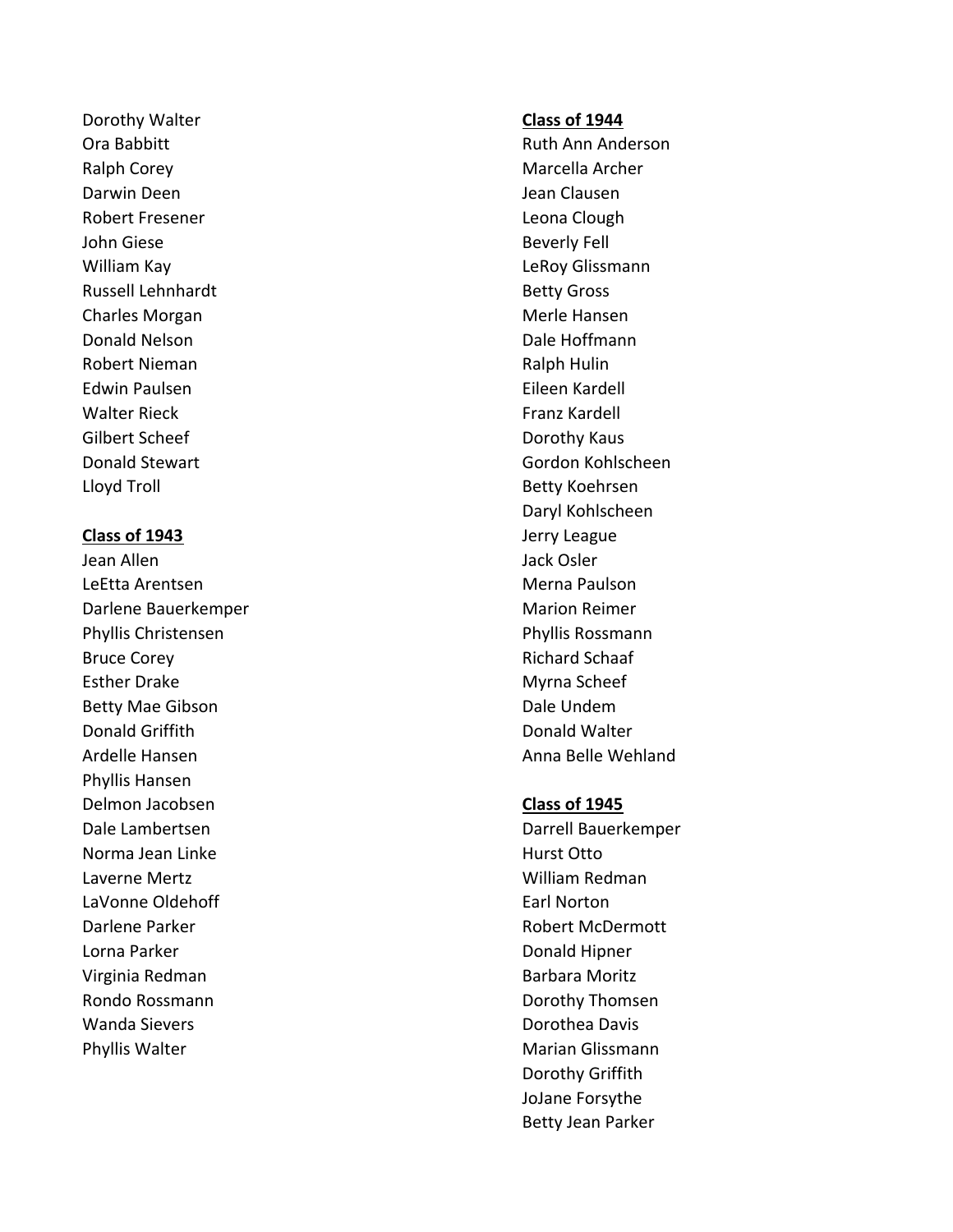Darlene Keller **Lois Garnsey** Shirley Petersen **Donna Gibson** Donna Gibson Lucille Torpy **Ralph Hansen** Joan Nissen Mary Hoffmann (1999) and the Mary Hoffmann Mary Hoffmann (1999) and the Mary Hoffmann (1999) and the Mary Hoffmann (1999) and the Mary Hoffmann (1999) and the Mary Hoffmann (1999) and the Mary Hoffmann (1999) a Norma Jean Griffith Norma Holst Edna Dose **Donald Holtz** Rose Ann Rieck Gladys Mickel Phyllis Tilton **Milton Mueller** Milton Mueller Mary Margaret Jacobsen **Leapen Exercise Serversen** Lloyd Petersen Dorothy Sharp **Harold Pieper** Harold Pieper Stella Mickkelsen James Redman

Robert Allen Alvin Sorensen Norman Archer **Norman Archer** Robert Walter Earl Damgaard **Roy Walter** Roy Walter Shirley Davis **Betty Wester** Howard Goettsch Jack Wolf Donald Hansen **Robert Young** Lloyd Harmsen Ruth Hoffmann **Class of 1948** Norma Kay **Norma Kay Communist Communist Communist Communist Communist Christensen** Geraldine Koenig and Delbert Christensen George Lamer **Laurence Gibson** Phyllis Menefee **Barbara Griffith** Dorothy Michaelsen **Virginia Jacobsen** Phyllis Mueller and The Jack Johnson Ward Nissen **Ward Nissen** Phillip McDermott Ronald Paasch Bill Miner Trudy Riley **Donald Mueller** Mildred Scheef National According Muslim David Mutum Joe Stevens Shirley Norton Mary Walter **Mary Walter** Ruth Petersen

Leta Andersen **Deloris Voss** Eldon Bees **Paul Young** Eleanor Brewster Alice Bussow **Class of 1949** Robert Clausen and The Robert Berge Orris Drake Shirley Brindley **Charles Fellows Charles Fellows** 

Ruth Rorabaugh **Class of 1946** Robert Schaaf

Nina Riley **Class of 1947** Robert Stuart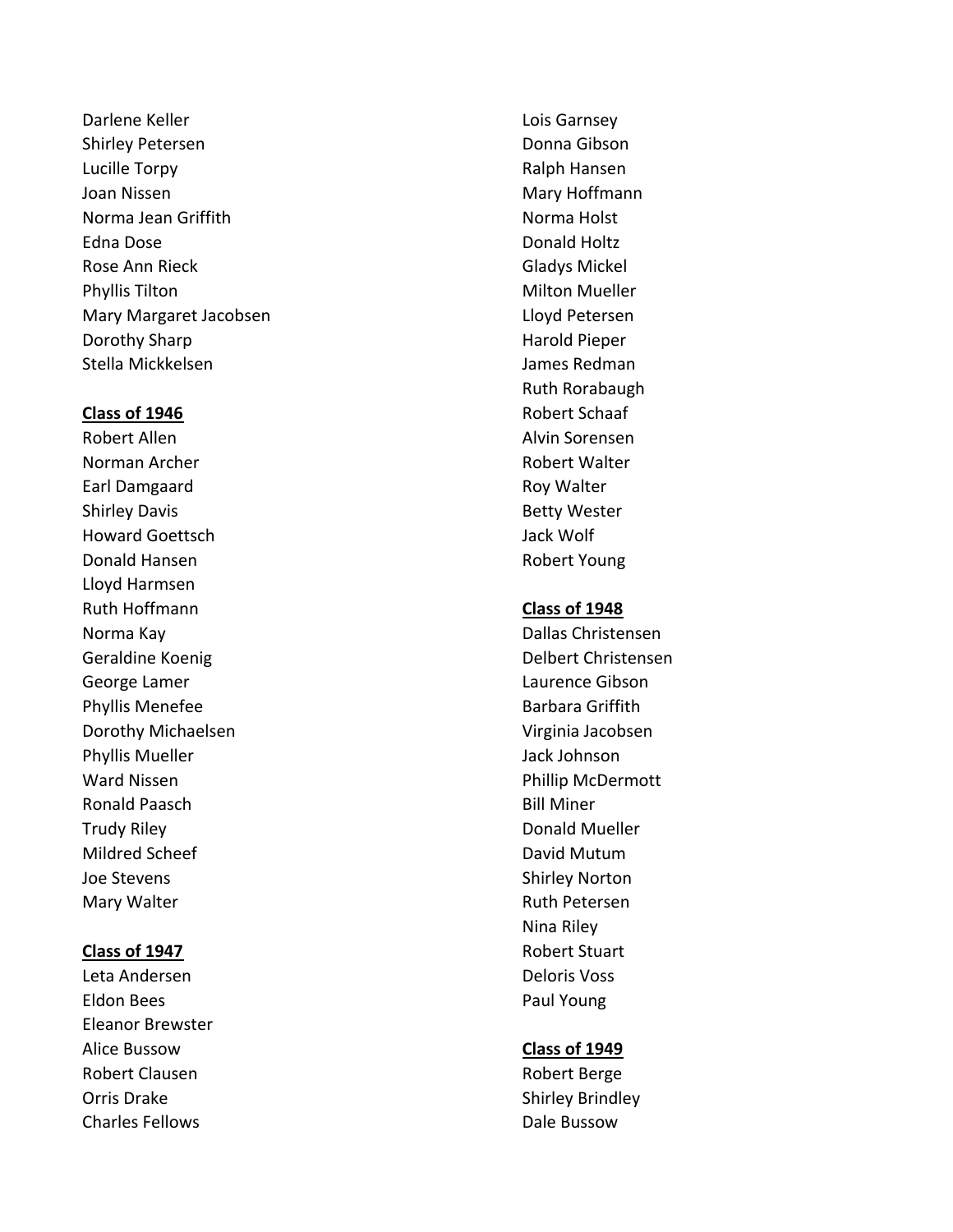Willa Croft Gaylan Holst Eldon Damgaard Lavon Holst Robert Fellows and the state of the Shirley Hoover George Gustafson **Robert Kay** Harry Hass **Margie Knuth** Ruth Keller Nina Koenig Audrey Koenig **Audrey Koenig Robert Lafrentz** Norma Matthies **Kenneth Langbehn** Kenneth Langbehn Robert Myers **Loretta Mueller** Deloris Nielsen Corliss Myers Bruce Petersen Shirley Paasch Loren Russmann Charles Parker Bob Sornsen James Thiessen Lawrence Weber **Shirley Zimmerman** Paul Wolford Jacqueline Hoffmann **Class of 1952**

Beverly Bauerkemper **Patricia Walter** Patricia Walter Kenneth Hoover Ned Pilling Russ Knuth **Nutleet Communist Communist Communist Communist Communist Communist Communist Communist Communist Communist Communist Communist Communist Communist Communist Communist Communist Communist Communist Communist Co** Dorothy Koehrsen **Lavina Holst** Lavina Holst Donna Larson **Francis Croft** Byron Lebeck and the state of the state of the state of the Joseph Blum Virginia McLaughlin Marilyn Petersen Marilyn Nissen Derald Kumm Pat Otto **Ruth Mueller** Ruth Mueller Beverly Parker **Lois Eilts** Marlys Paulsen and The Team Goettsch Jean Goettsch Joanne Popp Shirley Kite Jean Sievers **Maritimes** Marlend Pope Dale Smathers **Dale Smathers Janet Jones** Betty Wolford **Duane Popp** Doris Young Sherry Holst

Burdette Brehmer Darlene Goettsch **Class of 1953** Darlene Hass **Donald Begley** 

Dorothy Mueller **Kathleen McDermott Kathleen McDermott** Donald Sharp Norma Jean Pflugshaupt

Jean Allman **Class of 1950** Robert Larsen Fred Allman **Darrell Terry** Verla Suhr **Class of 1951** Joanna Kiesel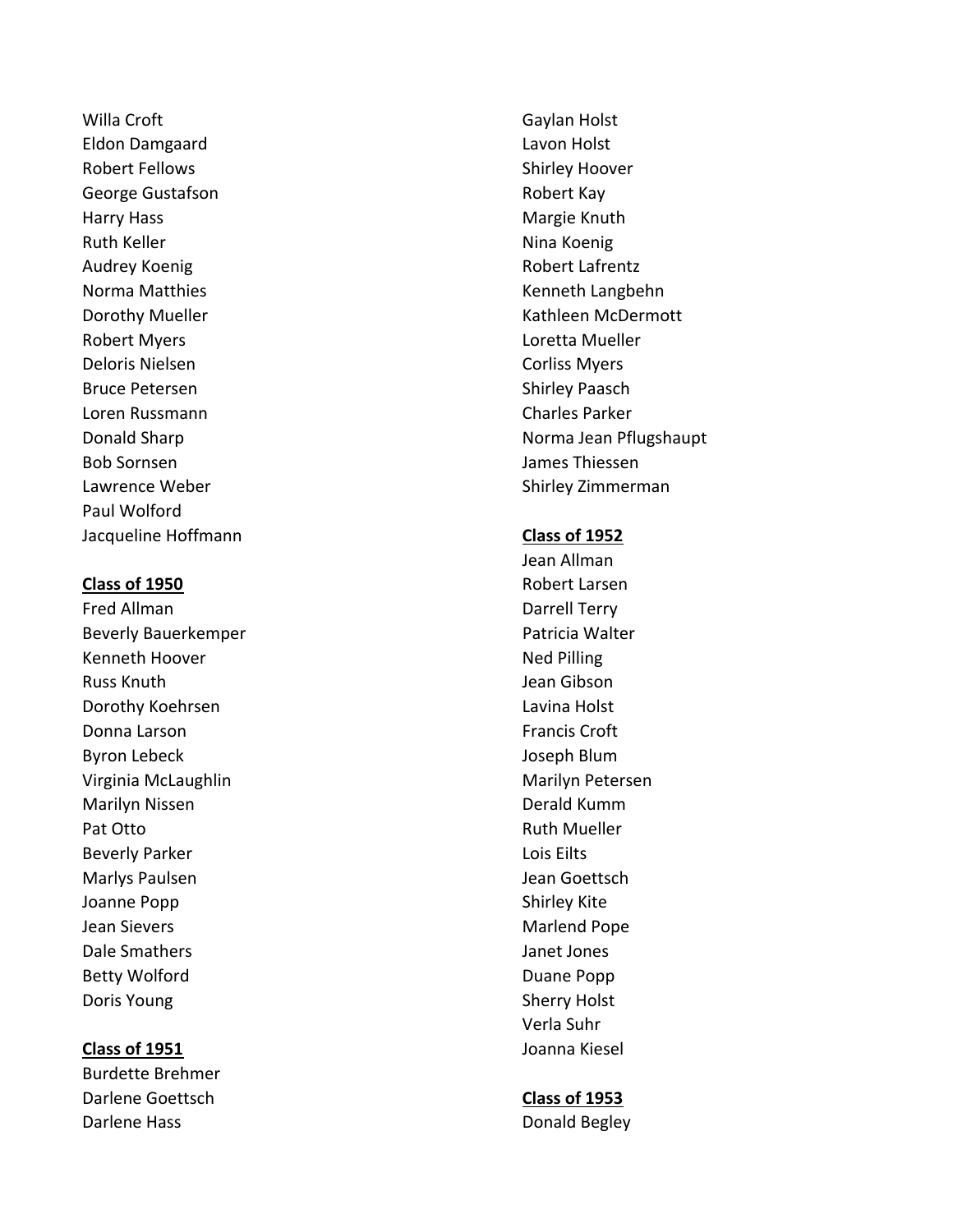Arnold Brehmer **Class of 1955** John Eilts Nerita Brix Helen Hansen Janice Cumbert Sally Jacobsen Carol Kramback Robert Jones **Music Community** Contract and Tanis Mutum Gary McAvoy **Phyllis Lebeck** Robert Mueller **Kate Osborn** Kate Osborn Shirley Namanny Shirley Namanny Sara Christensen Betty Palmer Shirley Whitsitt Charlotte Petersen **Arletta Schlicht** Charlotte Petersen LaVerne Russmann Leo Stuart Phyllis Sievers **Van Einester Steiner Steiner Steiner Steiner Steiner Steiner Steiner Steiner Steiner Steiner** Sharyl Terry **Herbert Jacobsen** Ed Thiessen Gary Towne Kenneth Thomsen and Theory Communist Communist Communist Communist Communist Communist Communist Communist Communist Communist Communist Communist Communist Communist Communist Communist Communist Communist Communist Commu **Donald Kutnink Donald Kutnink** Jim Braden

# **Class of 1954** Eric Linden

Retta Brindley Carolyn Burnham **Class of 1956** Carole Dorscher **Beverly Anderson** George Drea **Everett Bornholdt** Shirley Jacobsen Nancy Buckmaster Robert Johnk Karen Cade Harold Keonig Clark Christensen Marilyn Lensch **Rhonda Cordes** Rhonda Cordes James Lincoln **Richard Johnson** Anita Kay McAvoy **Mable Dorscher** Mable Dorscher Jack McDermott **Cleone Jessen** Robert McLaughlin Gerald Jones Roland McLaughlin Now and Wallace Nissen Donald Mertz Donna Oldenburg Patricia Parker Charles Palmer Charles Palmer Janice Petersen **Robert Sampson** Carol Russmann Darryl Schuttloffel Marlayne Sornsen Marjorie Walter Mary Claire Weber **Class of 1957** Marilyn Russmann Joann Beebe Virginia Petersen and a state of the United States and Audy Braden

Wayne Koos Marjorie Begley Wayne Bivens

Darrell Damgaard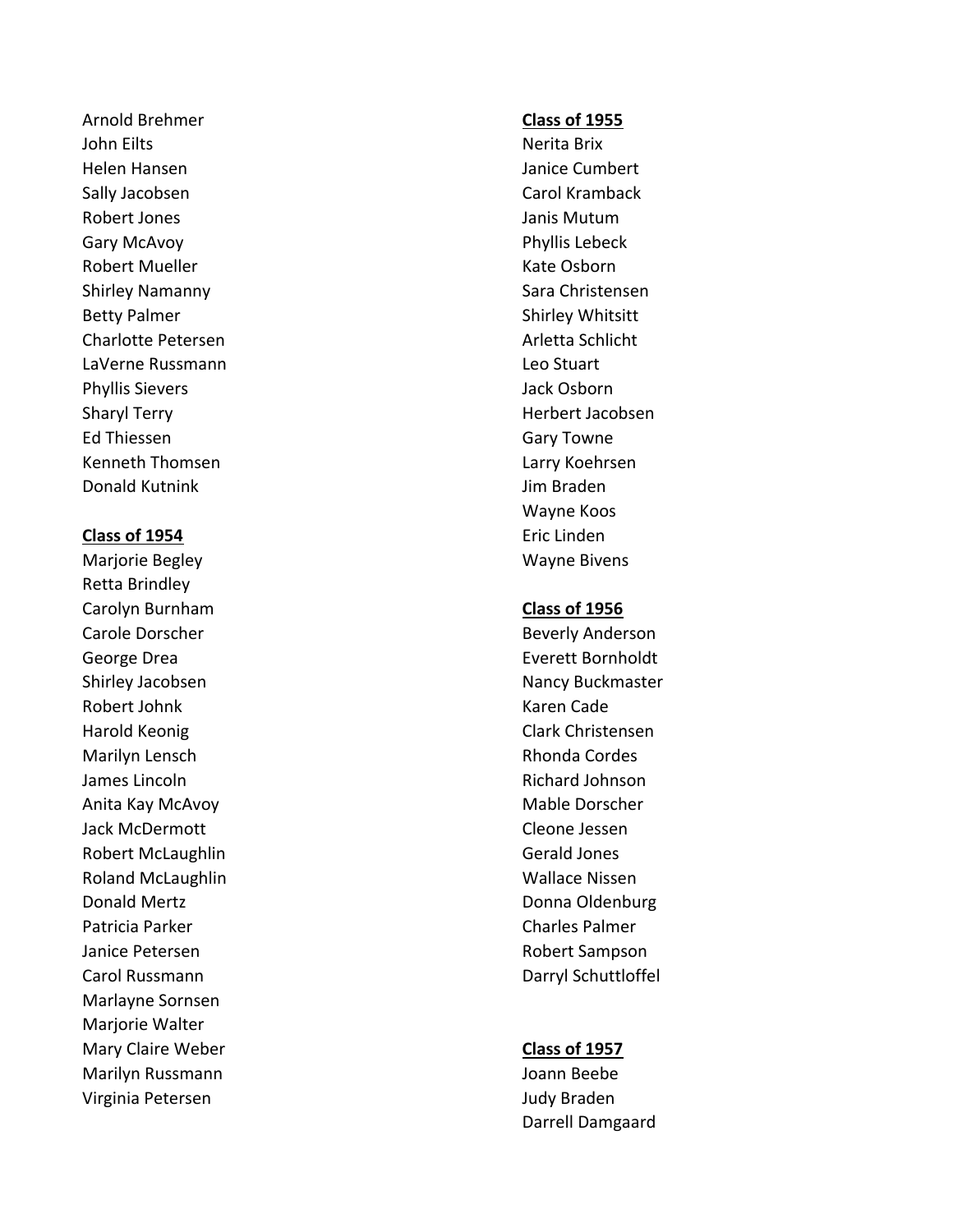Edna Eilts **Education Communist Education** Rollie Loewenstein Carol Gumbert **Arlene McLaughlin** Marilyn Hansen Carol Popp Norma Hoeck and the state of the state of the state of the state of the state of the state of the state of the state of the state of the state of the state of the state of the state of the state of the state of the state o Judith Jacobsen **Roger Sharp** Roger Sharp Aaron Jones **Mary Lou Thompsen** Mary Lou Thompsen Richard Kramback **Internal Accepts** James Tooley Patty Knuth Mariann Woltmann Mariann Woltmann Larry Koos **Access 19 and Access 20 and Access 20 and Access 20 and Access 20 and Access 20 and Access 20 and Access 20 and Access 20 and Access 20 and Access 20 and Access 20 and Access 20 and Access 20 and Access 20 and** Carole Lebeck Wesley Loewenstein **Class of 1959** Maxine McLaughlin **Carol Ann Bigelow** Raymond McLaughlin Sharon Burk Dale Palmer **Now Assessment Contract Contract Contract Contract Contract Contract Contract Contract Contract Contract Contract Contract Contract Contract Contract Contract Contract Contract Contract Contract Contract Contr** Gayle Parker **Bob Eslick Bob Eslick** Gary Parker **David Fell** Linda Petersen Lyla Gibson Gary Pilling **Cary Pilling Cary Pilling Cary Pilling Cary Pilling Cary Pilling Cary Pilling Cary Pilling Cary Pilling Cary Pilling Cary Pilling Cary Pilling Cary Pilling Cary Pilling Cary Pilling** Lila Russmann Dora Hansen Marjorie Russmann Marilyn Hyatt Larry Rock Terry Kobs Carolyn Saemisch **Rose Marie Kuchel** Rose Marie Kuchel David Sampson **Rosemary Kutnink** Richard Thomsen Gary Lebeck Theda Towne Janet Lorensen Phyllis Woltmann Marlene Maassen Charles Walter **Janet McDermott** James Zimmerman and James Zimmerman Janice Murphy

Max Bornholdt **Ronald Rock** Ronald Rock Dallas Brix Janice Schlicht Dennis Brix Dennis Sievers David Christensen Charles Suhr Wayne Craney **Mathematics** Craney Rosetta Whitsitt Carmen Cordes **David Woltmann** David Drake Robert Holst Valdeen Jessen **Class of 1960** Gary Fell **Gary Fell** Controller Controller Controller Controller Denny Anderson Vernon Knudtson Jerry Anderson Elaine Larsen Robert Bornholdt

Louis Pedersen **Class of 1958** Lois Petersen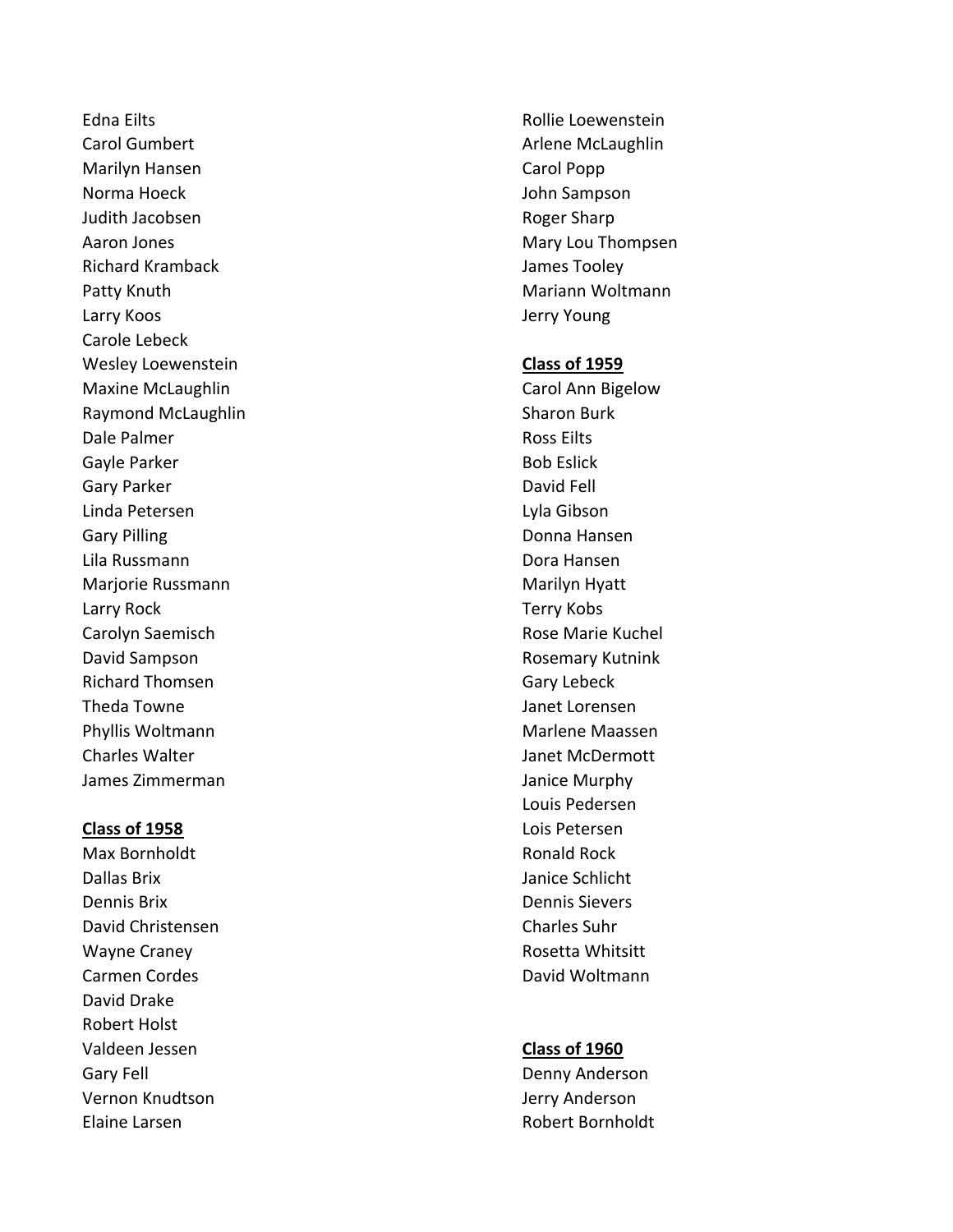Delbert Brehmer Larry Sievers Delores Butts **Kay Smyser** Kay Smyser Cheryl Cordes **Barbara Stamp** Wayne Cordes Gloria Thomas Carol Forsythe **Dennis Thomsen** Francis Frederickson **Ann Weir** Ann Weir Larry Jacbosen Gary Wendelin Sylvia Jantz Jim Johnson **Class of 1962** Melvin Larson **Earl Bice** Earl Bice Lotus Luth **Wanda Clayton** Joan Mickelsen Janet Fell Arnie Sampson Sharon Jacobsen Cathleen Sievers **Gary Krummel** Monica Sievers Kennard Mertz Kenneth Suhr Joann Peterson Mary Weir Gary Rasmussen James Walter David Ridnour Joann Woltmann **Barbara Sievers** Gene Young **Robert Skow** 

Darlene Bornholdt Larry Campbell Donna Buttenschon Sandra Dory Sandra Dory Kelly Dorscher New York (2008) 2012 12:30 New York (2009) 2013 2022 20:30 New York (2009) 20:30 New York (2009) 20:30 Bill Griffith Terry Gumbert Mary Ellen Griffith AlyceAnn Juhl Ron Hall Judy Luth Judith Hansen **Dale Peters** Wayne Holst **Arlene Peterson** Walter Knudtson **Linda Richter** Linda Richter Carolyn Kuhr Nancy Schuttloffel Jon McAvoy Connie Sievers Jean Mertz **Susan Smith** Dorothy Parks **Reba Stahl** James Rasmussen Judy Thomsen Gary Russmann Mary Sampson

Marlene Popp Nancy Fredrechsen Patty Smyser **Class of 1961** Susan Swartwood Lois Armstrong Virginia Tooley Bonnie Petersen Jeri Ann Thompsen Barbara Phillips **Kenneth Woltmann**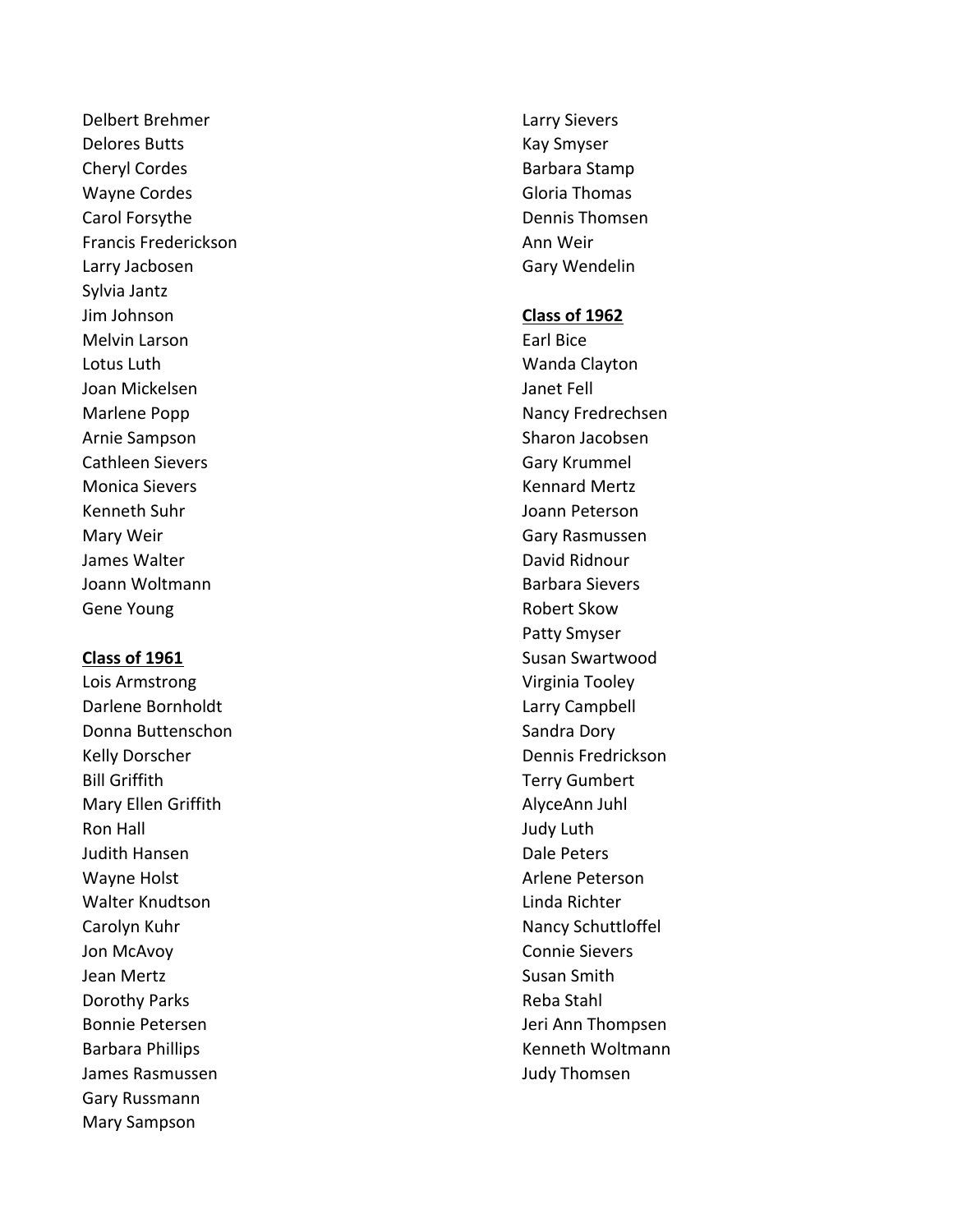# **Class of 1963** Tom McIntosh

Beverly Johnk Mary Park Barbara Johnk Joshua Park Doris Hall Suzy Rasmussen Delores Hall Dennis Ridnour Stanley Corey **Accord Contract Contract Contract Contract Contract Contract Contract Contract Contract Contract Contract Contract Contract Contract Contract Contract Contract Contract Contract Contract Contract Contract Co** Robert Jacobsen and The Roger Sornsen Roger Sornsen Sheryl Maassen **Don Towne** Lila Christensen Robert Whitsitt Richard Kuhr Carole Williams Byron Cordes Sharon McLaughlin **Class of 1965** Juanita Keller **New York and Accord Anderson** Robert Anderson James Sampson **Department Construction** Opal Armstrong Craig Woltmann Steve Bees Connie Petersen Eileen Corey Lana Sievers Jane Fell Shirley Sievers **George Gross** Ward Koos **Roger Hansen** Barbara Mickelsen Ronald Hansen

Dale Andersen Dale Knudtson Larry Bussow John Kreis Linda Christensen Janice Krummel Lorraine Christensen **Edward League** Dale Clayton Gene Maben Robert Corey **Phil Madson** Janet Craney **Gary Moore** Carolyn Fredericksen Gary Nash Marilyn Fredricksen and Rogene Nielsen Carol Griffith **Beverly Peters** Jerry Hansen Linda Peterson Dennis Jensen Cindy Schirm Pat Keller **Jerry Stendrup** Sally Krummel **IV** and Irene Thiessen Loren Luth **Bill Thompson** Mary Maassen Connie Thomsen Ellen Madson **Rodney Wuster** Rodney Wuster Stanley Matthies **Example 2018** Dale Young

Stanley Sievers **Carol Mutum** 

Marilyn Suhr Maria "Conchi" Casamitjana Dennis Holtz **Class of 1964** Barbara Kixmiller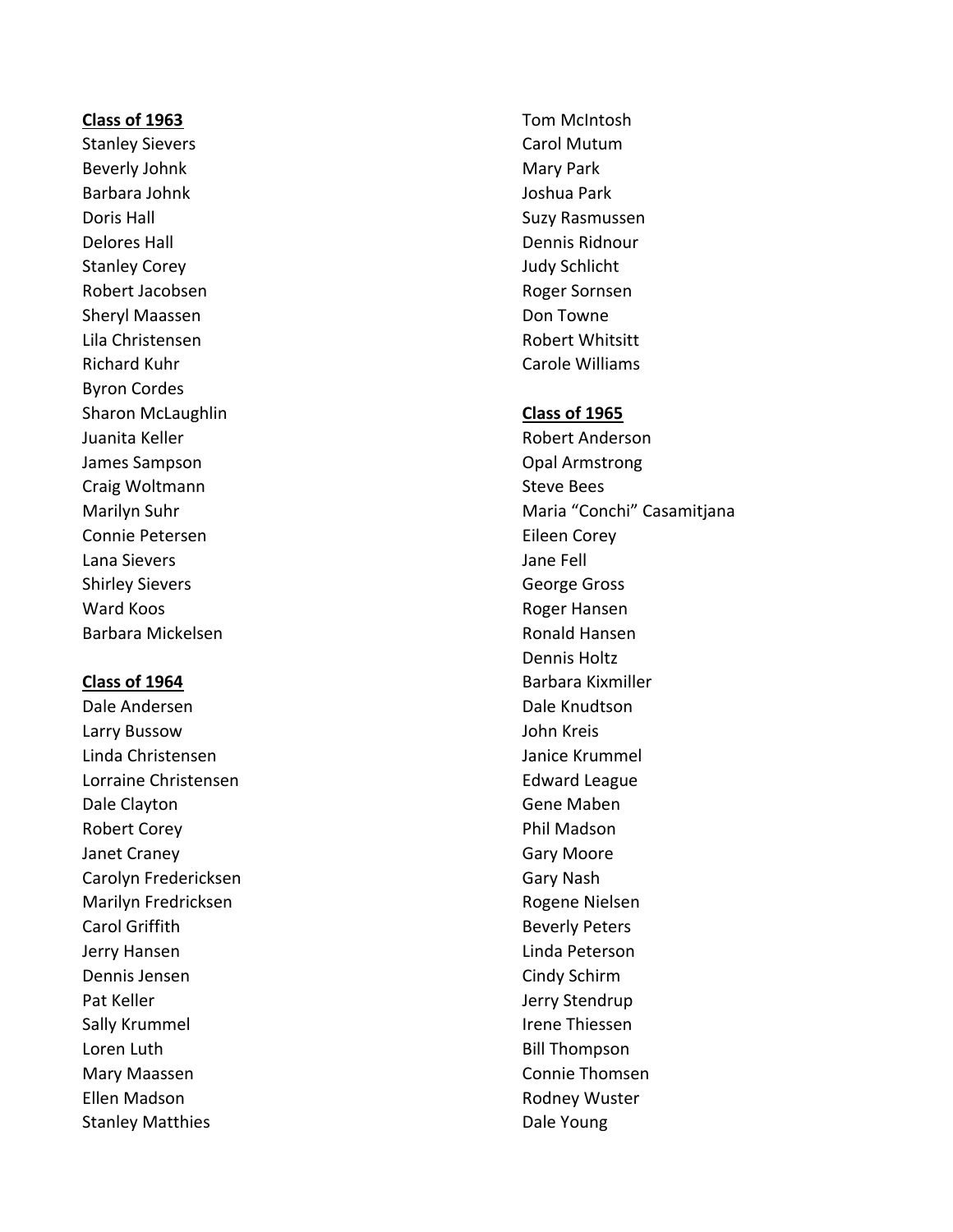### **Class of 1966** Darwin Nieman

Dennis Akers Jane Osborn Vivian Anderson Wesley Peterson Janice Boll **Karen Ploen** Arlene Buttenschon and Dallas Popp Charles Carroll **Bruce Ridnour** Bruce Ridnour Eric Christensen **Randi Rieck** Randi Rieck Carmen Sue Clausen Susan Sampson Ron Corey **Cindy Sievers** Mylene Graham and Diane Sievers Lynn Hansen Vivian Sievers Gary Harris **Edward Troll** Judy Jorgensen Eugene Troll Linda Keller **Von Einer Schwarzer aus der Einer Schwarzer aus der Eine Green Eine Eine Eine Eine Eine Eine Ein** Douglas Matthies **Douglas Matthies Janie Sue Walter** Barbara McAvoy **Pikool Chansanoah** Eddie Namanny Henry Nash **Class of 1968** David Rasmussen and Linda Akers Vena Rossmann Karen Arndt Byron Sievers Sandra Bees Cheri Smyser **Patty Bivens** Jee' Vrancken Netherlands Donna Boll

Dick Anderson Candace Drake Carol Bussow Jeff Fell Roger Carroll **Terry Glissmann** Sharon Corey **Gail Harris** Gail Harris Donna Harris Linn Johnk Dick Holtz James Lehnhardt Barbara Keller Nancy Maassen Susan Krummel **National Susan Krummel Peggy Maassen** Marge McLaughlin **Darryl Mickelsen** Dennis Mertz **Gerald Murphy** Linda Moore **Eddie Myers** Eddie Myers Gloria Myers **Sharon Nash** Sharon Nash Bernie Nielsen Mike O'Connor

Sally Adams **Alan Oldehoff** 

Milton Boll **Class of 1967** Lucinda Clayton Lyle Abel Connie Davis Janis Holst Terresa Jorgensen Iris Luth **Evelyn McDermott**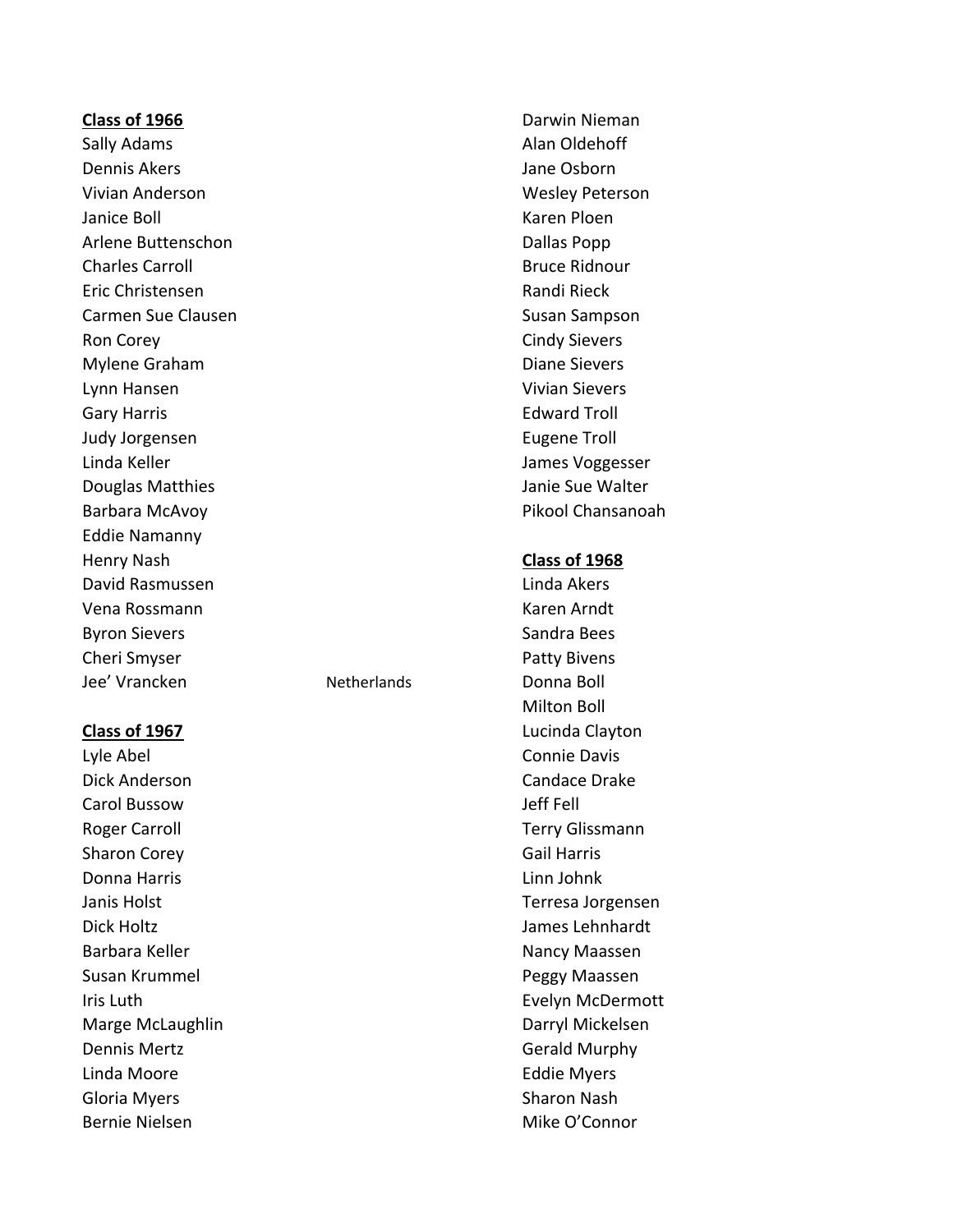Norma Park Max Petersen Angie Rieck **Roger Pierce** Ron Rossmann Barbara Richter (Barbara Richter III) Nancy Rush Walter Sampson Neal Schirm Carol Sievers Margo Sievers Gary Voggesser Mary Lynn Sievers Rex Sievers **Class of 1970** Walter Snyder Marie Ambrose Mary Stahl Donnie Andersen Carol Troll Susan Anderson

### **Class of 1969** Jim Blum

Patty Bero **Disk and American** Bohn Chandler Earl Caddock **Barb Davis** Barb Davis Susan Erickson Darci Donohoe Cindy Goettsch **Time Edwards** Sue Ellen Gross and the state of the Brenda Ferry Bruce Hansen **Ida Gorgatti** Donald Jansen Jr. Allen Hansen Wanda Johnk **Pam Knop** Ed Keller Nancy Luth Loleta Kixmiller Larry Madson Marcia Kreis **Marcia Kreis Communist Communist Communist Communist Communist Communist Communist Communist Communist Communist Communist Communist Communist Communist Communist Communist Communist Communist Communist Commu** Peggy Krummel Gloria Nash Phillip Kuhr Karen Nielsen Gene Larsen Harold Park Susan Lehnhardt **Patty Ploen** Jim Maassen Willa Rieck Karl Maeland Norway Norway Elizabeth Rush Douglas Marsh Janet Sievers Rebecca Martens **Patty Sievers** Patty Sievers Dennis Martin National Steve Sievers Robert Matthies **Gary Young** Joe McLaughlin Verna Young Earl Mutum Linda Nash Debbie Petersen

Linda Sievers Charlotte Thiessen

Duane Ausdemore Linda Andersen Marsha Caddock Larry Knop **Elaine McDermott** David Koll Debbie Michaelsen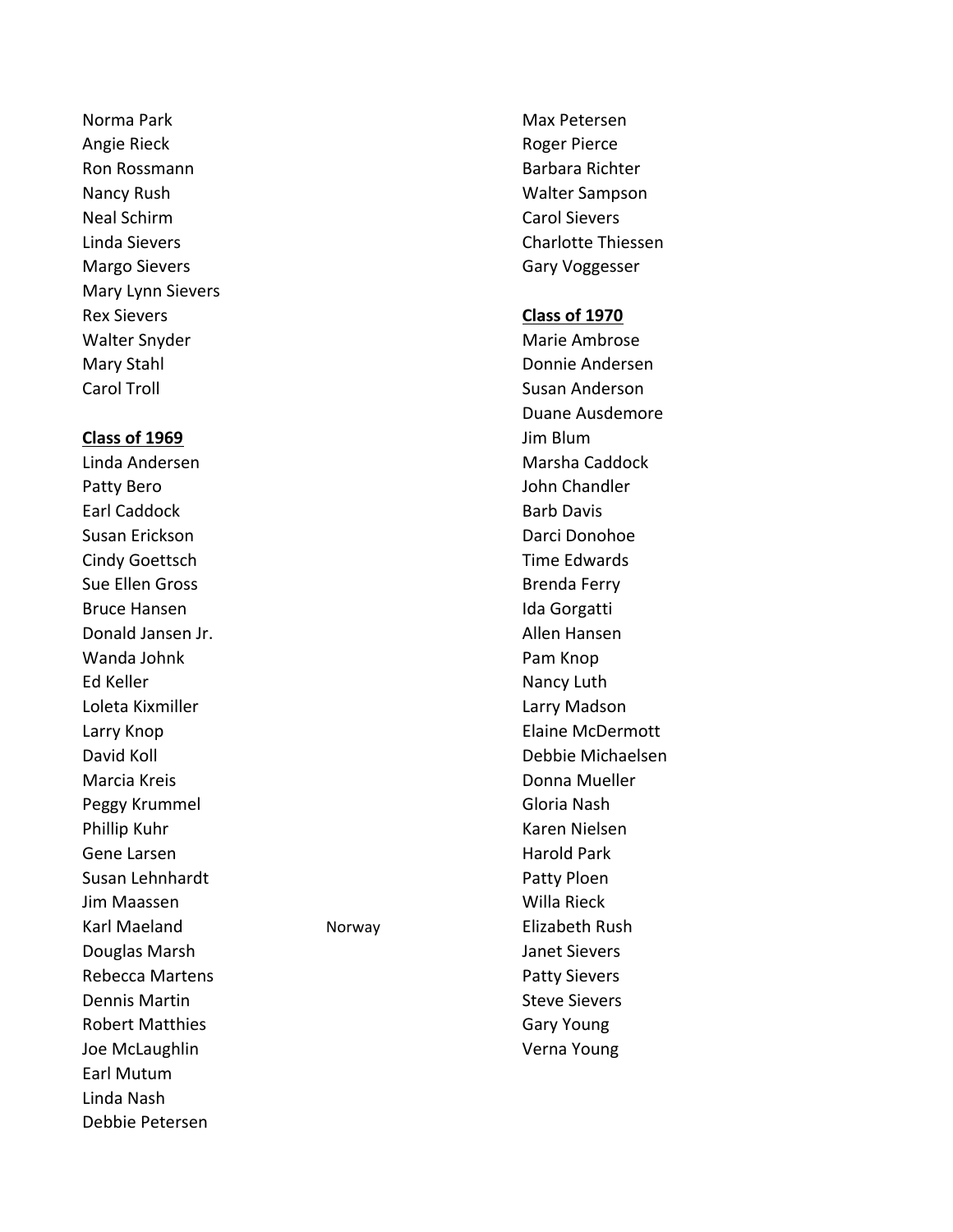### **Class of 1971** Douglas Holtz

Sheryl Anderson Sheryl Anderson Stephen Koll Richard Bees Vicky Kuhr Kathy Biefelt **Paul Marsh** Mary Lou Blum **Marting Community** Patrick Martin Garry Byram Maureen McAvoy Terry Donohoe **Patricia Miller** Bob Gross **Richard Mortensen** Rosemary Hansen **Rita Mueller** Rita Mueller Steve Hansen and The Communication of the United Steve Hansen and Tulie Murphy Mark Harmsen Dawn Mutum Mary Hicks **Charles Ploen** Barbara Howe **Lydia Seus** Wayne Johnk Wayne Sievers Connie Keller **Linda Troll** Ann Langer Gary Van Horn Dennis Larsen **Richard Warnke** James McDermott **Pam Willoughby** Paul Mueller Paul Park **Class of 1973** Patricia Petersen Marilyn Andersen Jack Ploen **Darwyn Arp** Ann Rossmann Dean Ausdemore Martha Sampson Larry Beckendorf Gustavo Solorzano Colombia Terry Biefelt Debbie Tooley Pam Bornholdt Shari Walter **Faxe Carroll** Shari Walter **Faxe Carroll** 

Janet Anderson William Fell John Bero **David Ferry** Gary Blum Gary Blum Care and Care and Care and Thomas Glissmann Sue Clark **Robert Hamilton** Janelle Drake Daryl Hansen Teresa Edwards **Pamela Hansen** Delores Fredrickson June Jorgensen Brenda Glissmann Lorie Krueger Freddie Goettsch Diane Lafrentz Jeff Hansen Sandra Linden Robert Hansen Gwenn Madson Rick Hildebrand Vicki Nielsen

Leslie Abel Robert Kixmiller

Janice Davis **Class of 1972** Rhonda Drake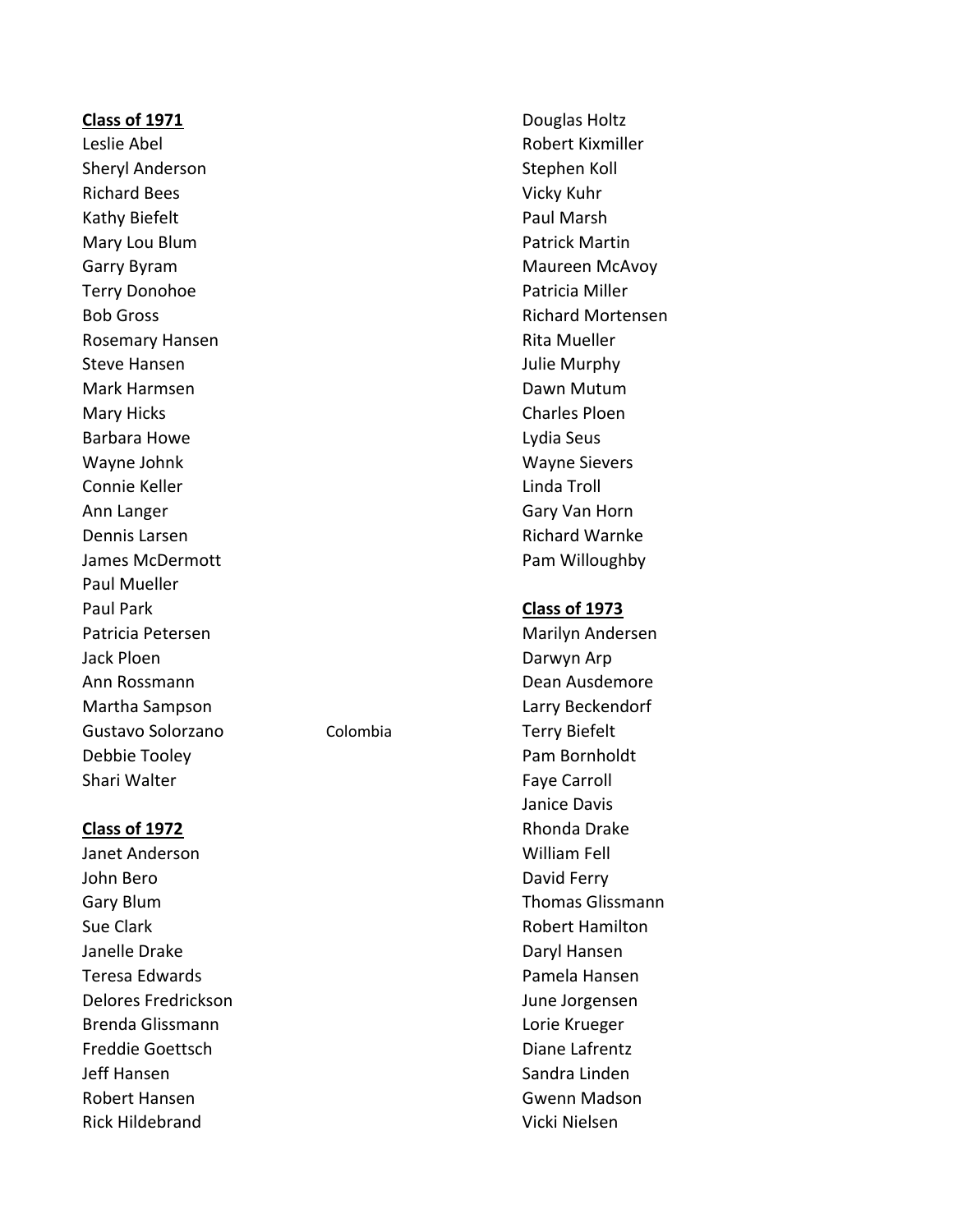Bobbie Rechtenbach Martha Clark Joseph Sampson Karen Exell Stella Solorzano **Delmar Gries** Delmar Gries Samuel Sunderman Carol Grow Carol Grow Catherine Templeman Catherine Templeman Doris Troll North American Controll Neith Johnk LuAnne Voggesser Scott Knop Eva Wasner **Austria** Austria **Cindy Krohn** 

Sonya Abel **Randy Mertz Randy Mertz** Douglas Alff Kathryn Messenger Sandra Bauerkemper Martha Miller Kristi Dorscher Doreen Nielsen Claudia Hansen Brian Petersen Larry Hildebrand **Robert Ploen** Dannie Holtz **Steven Sunderman** Beverly Howe **David Young** Nancy Johnk Lyla Carroll Kevin Kohlscheen **Class of 1976** Jeff Krueger Janet Akers Debra Lansman Shirley Andersen Jeanne Lehnhardt Janis Bauerkemper Lila Marsh Russell Beckendorf Karen McDermott **Marie Bero** Marie Bero Jude Park **Kathy Bladt** Deborah Rowe **Robert Goettsch** Nancy Sievers **Nancy Sievers** And The Manuscript of the United States of the United States and Tay Hansen Mark Smith Karl Hansen Leanne Troll **Rick Hansen** Kenneth Young Monte Jacobsen Rodney Dorscher **David Kabisch** David Kabisch Wayne Rush **Diane Lansman** 

Lillee Anderson **Diane Nieman** Shari Anderson Brett Petersen Diane Blum Ellen Russmann Robert Chaney **Shellie Drake** 

Debra Lafrentz **Class of 1974 Patricia Martin** Arlue Pierce **Birgit Ann Fredricson** Rick Lillard **Class of 1975** Dennis Messenger Duane Blum Douglas Shepherd Rose Campbell **Edward Sorensen**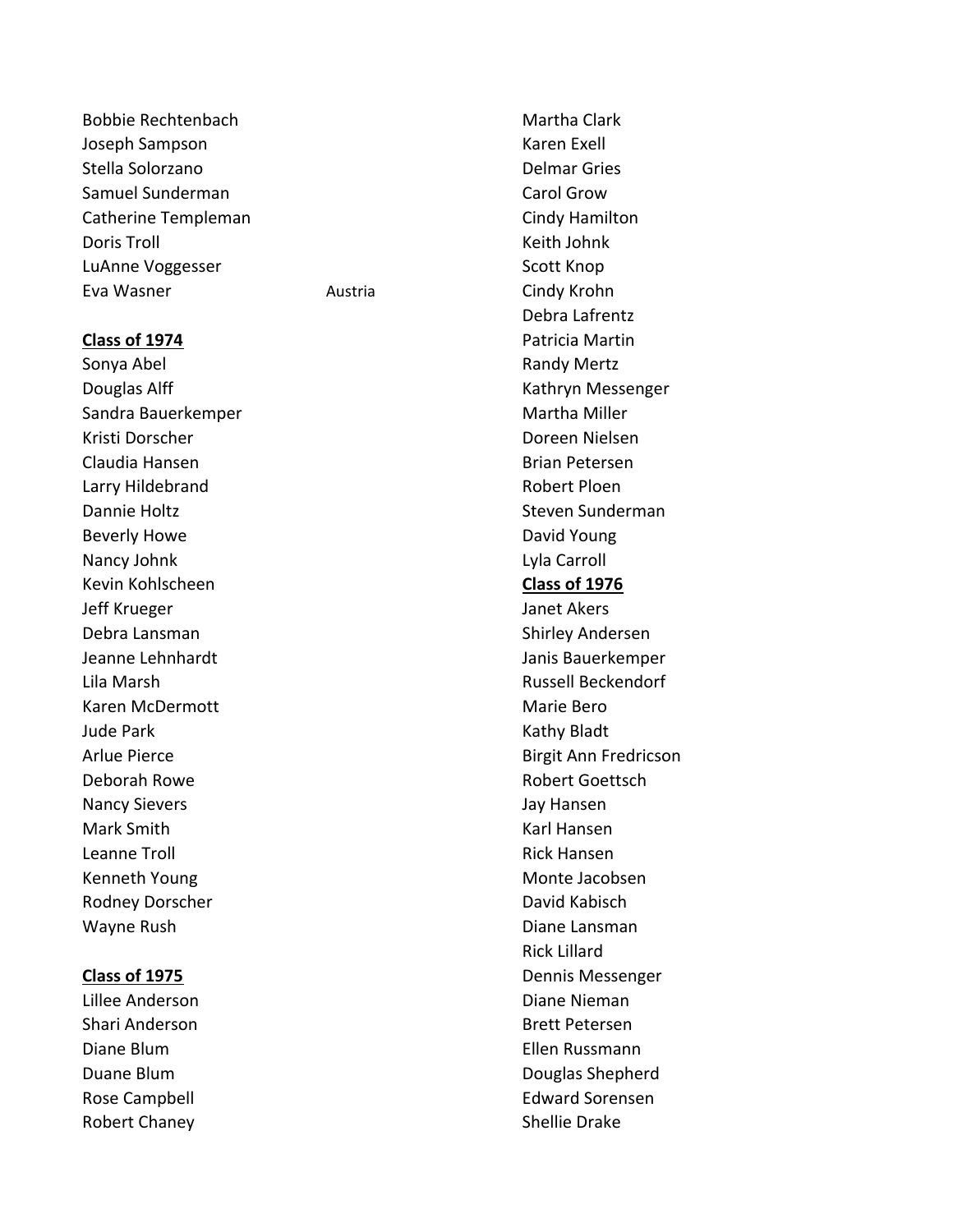### **Class of 1977** Nancy Schirm

Denise Blum Brenda Shepherd Jim Blum Jim Young Brenda Bornholdt Jody Dierking **Class of 1979** Mark Drake **Mark Drake Abel** LeaAnne Hamilton Sheri Beckendorf Lloyd Miller **Nichard Blum** Ernie Houston **Keith Blum** Terri Howe **Internal Community** Terri Howe Kent Johnk Wade Carroll Lori Kabisch Tammy Donohoe Kendal Kohlscheen Charles Gross Dona Lafrentz **Monica Hoffmann** Linda Mortensen Lori Krohn Judith Russmann Julie Krueger Michael Shepherd Karla Luth Andrew Schinn Terry Nieman David Smith Valorie Pedersen David VanHorn **Peggy Ploen** 

Sally Anderson **Lori Shirley** Shery Baker **Diane Sidebottom** Donald Bauerkemper Timothy Stuart Carla Carroll Janine Clayton **Class of 1980** Theresa Elder **All and Science and Science and Science and Science and Science and Science and Science and Science and Science and Science and Science and Science and Science and Science and Science and Science and Science** Bob Gries **Dannie Bowlin** John Hamilton **Diane Brix** DeEtta Holtz **DeEtta Holtz** Janelle Clayton Doreen Lafrentz Todd Cody Jay Nielsen **Darla Drake** Mark Petersen and Brett Fell Greg Ponsar Sharon Hildebrand Frank Schilling Lori Holst

Lori Arp Jackie Schroder Jeff Blum Debbie Sidebottom

Deobrah Johnson Madeleine (Mitzi) Craney Darla Matthies Theresa (Terri) Kabisch Kattaneh Jafari "Kati" Raouf **Class of 1978** Marlen Rush Pattee Anderson Gaylean Schroder

Michael Martin Maureen "Micki" Craney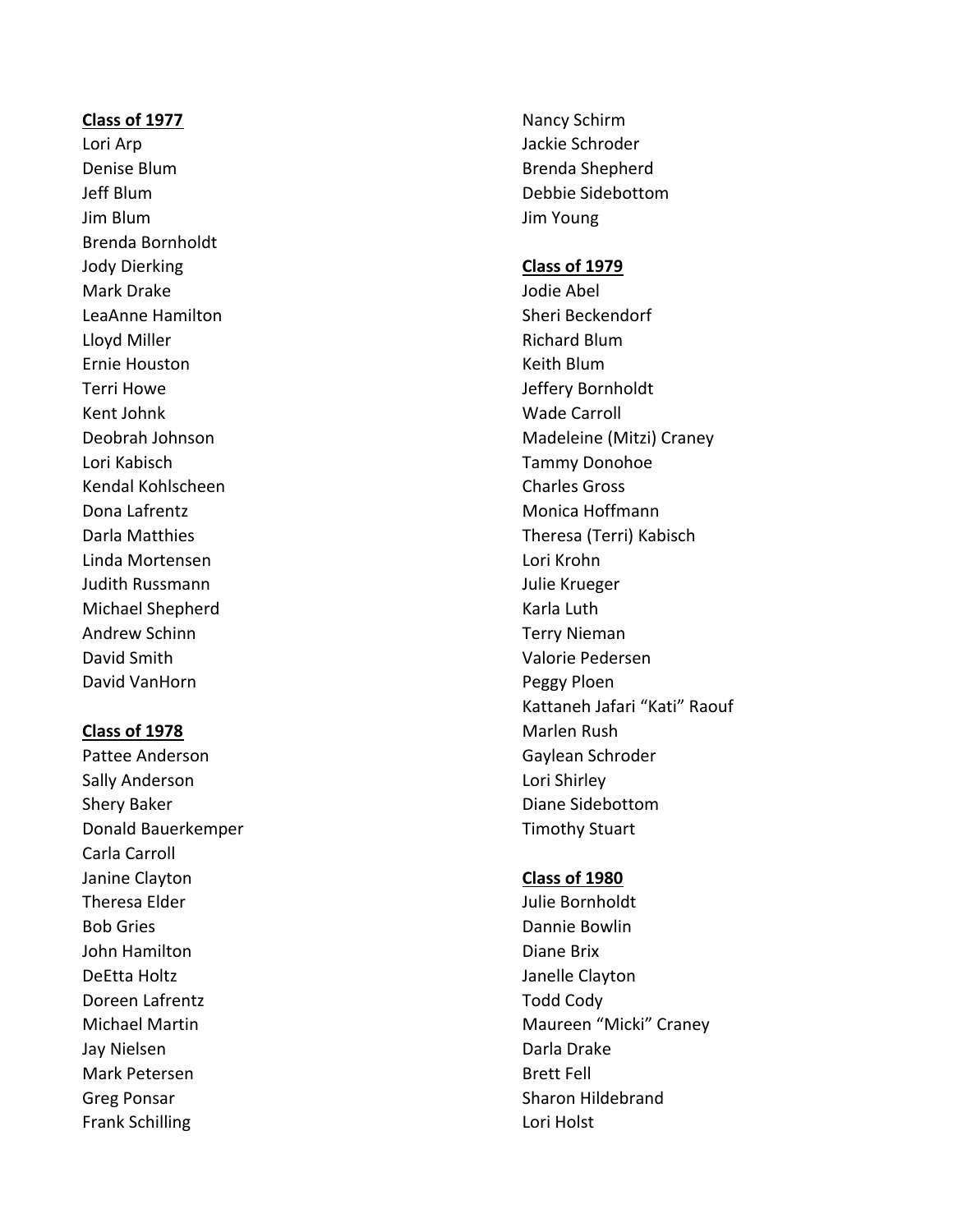Darwin Holtz **Mayumi Yagi** Larry Johnk **Becky** Young Robin Johnson Deb (Dierking) Martin **Class of 1982** Mitchell Osborn Arlene Andersen Barry Perkins **Kelly Arp** Kay Rossmann **Darlene Blum** Liz Paez Sandoval Colombia Donnie Blum Shawn Shepherd **Kevin Brix** Kevin Brix Jolene Shirley **Tracy Elder** Mary Beth Stuart Cheryl Gries Travis Sturtevant **Ed Hamilton** Lisa Voggessor **Robin Hansen** Joanie Walter **Legenside Communist Communist Communist Communist Communist Communist Communist Communist Communist Communist Communist Communist Communist Communist Communist Communist Communist Communist Communist Communi** 

Becky Abel Sara Johnson Lynda Anderson Jo Juelsgaard Nancy Blum **Nancy Blum Lori Main** Julie Clayton Greg Mertz Carol Gries Wade Nelson Ronald Hamilton Jeff Nielsen Christopher Hansel Curtis Osborn Jeffrey Hansen April Pedersen Patricia Hoffmann **Kaye Scott** Karla Johnk Laurie Russmann Nathan Johnson Lori Sidebottom Scott Jones **Allen Sievers** Allen Sievers Brad Kay Jeff Stuart Eric Larsen Brad Suhr Kathleen Martin **Bruce Walter** Bruce Walter Debra Ransom and Brent Winterhof Marc Rechtenbach Mike Woltmann Johnny Sampson Noreen Schroder **Class of 1983** Karla Sorensen Rachel Beech Rachel Beech James Stuart **Melody Bero Melody Bero** Timothy Suhr **International Clayton** John Clayton Randolph Warnke Lisa Dant

Felicity Pedersen Verlee (Andersen) Perkins Kristi Howe **Class of 1981** Kathy Ireland Brenda Bladt **Meredith "Tiger"** Lee

Renee Erlandson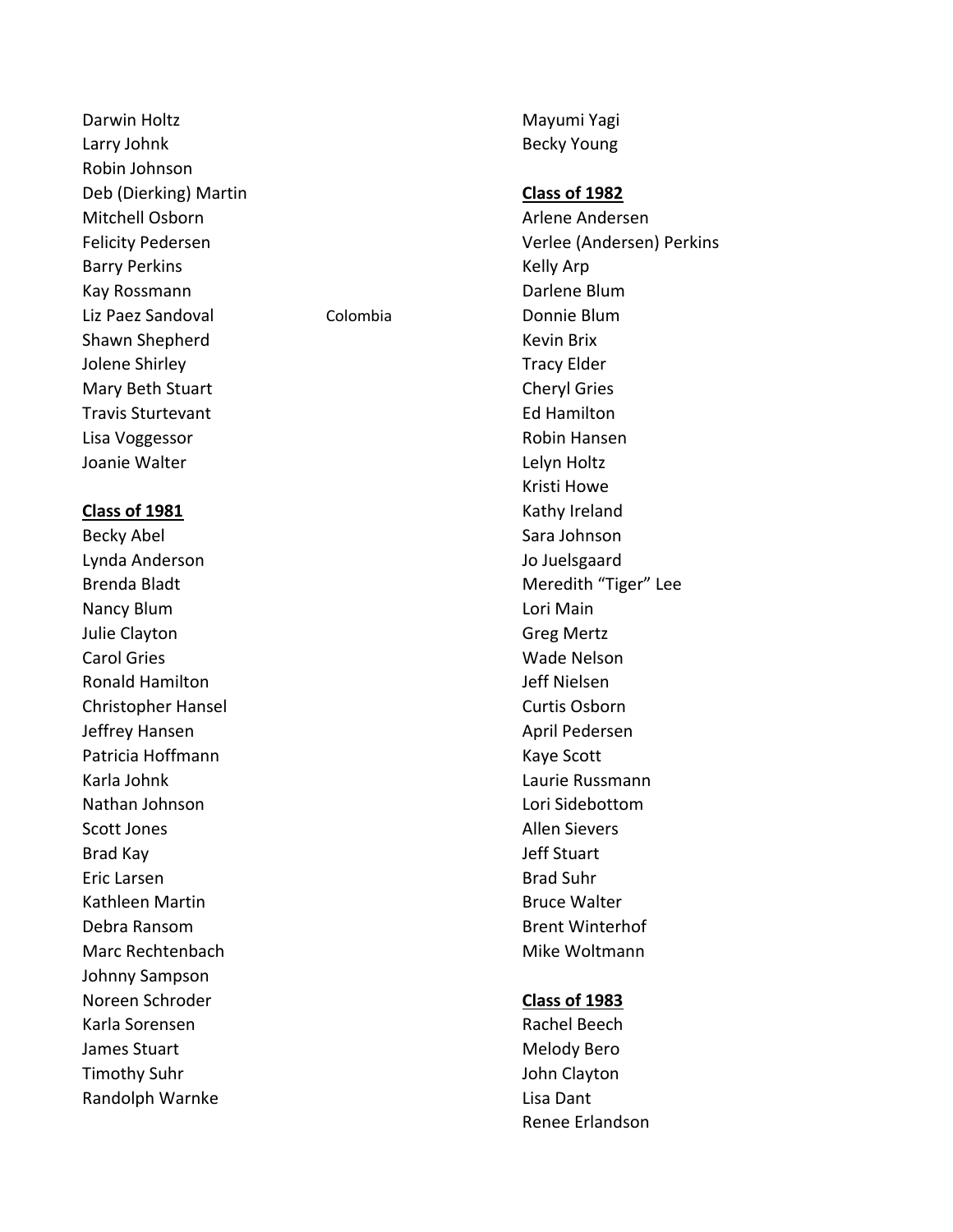Holli Harberts **Daniel Whyte** Lisa Holst Dorothea Wood Lisa Howell Sandy Koos **Class of 1985** Lori Larsen Kerree Anderson Dawn Main David Blum Claudia Marin **Argentina** Argentina Marin Wray Carroll Judy Messinger **Deneice** Dryer Sherry Nielsen and Tim Elder Gwen Pedersen Fiona Grindlay Darcy Perkins **Darcy Perkins** Jana Harberts Rhonda Reyna Noele Heath Becky Rowe **Barb Hughes** Barb Hughes Brenda Sampson Tom Jacobsen Douglas Whyte **Karol Larsen Karol Larsen** Lana Woods Chris Nelson

**Class of 1984 Jeff Plagmann** Curtis Becerra **Frank Reyna** Frank Reyna Scott Blum Tom Russmann Craig Dant **Rodney Suhr** Rodney Suhr Gary Frederickson **Dawn Thomsen** Courtney Griffith **Ronnie VanHorn** Ronnie VanHorn Deven Harberts Jan Wiemer Lori Hansen JoDee Winterhof Harold Hoffmann Jr. John Woltmann Susan Hughes **Dwight Wood** Gayle Johnson Julienne Jones **Class of 1986** Carmen Kay **Bill Bauerkemper** Vickie Knudtson Lenny Becerra Bradley Lynch Mark Beckendorf Deanna Main **Adrian Adrian Adrian Griffith** Michelle Osborn Shelly Jacobsen Melanie Pedersen Katja Knischewski Lesley Popp **Dawn** Langer Eric Rechtenbach Bonnie Norden James Russmann **Ros Oxley** Sam Shirley **Brad Petersen** Steven Skow **Linda Schroder Linda Schroder** Alan Sorensen Pam Sieck

John Nelson

Troy Suhr **Alaine Sorensen**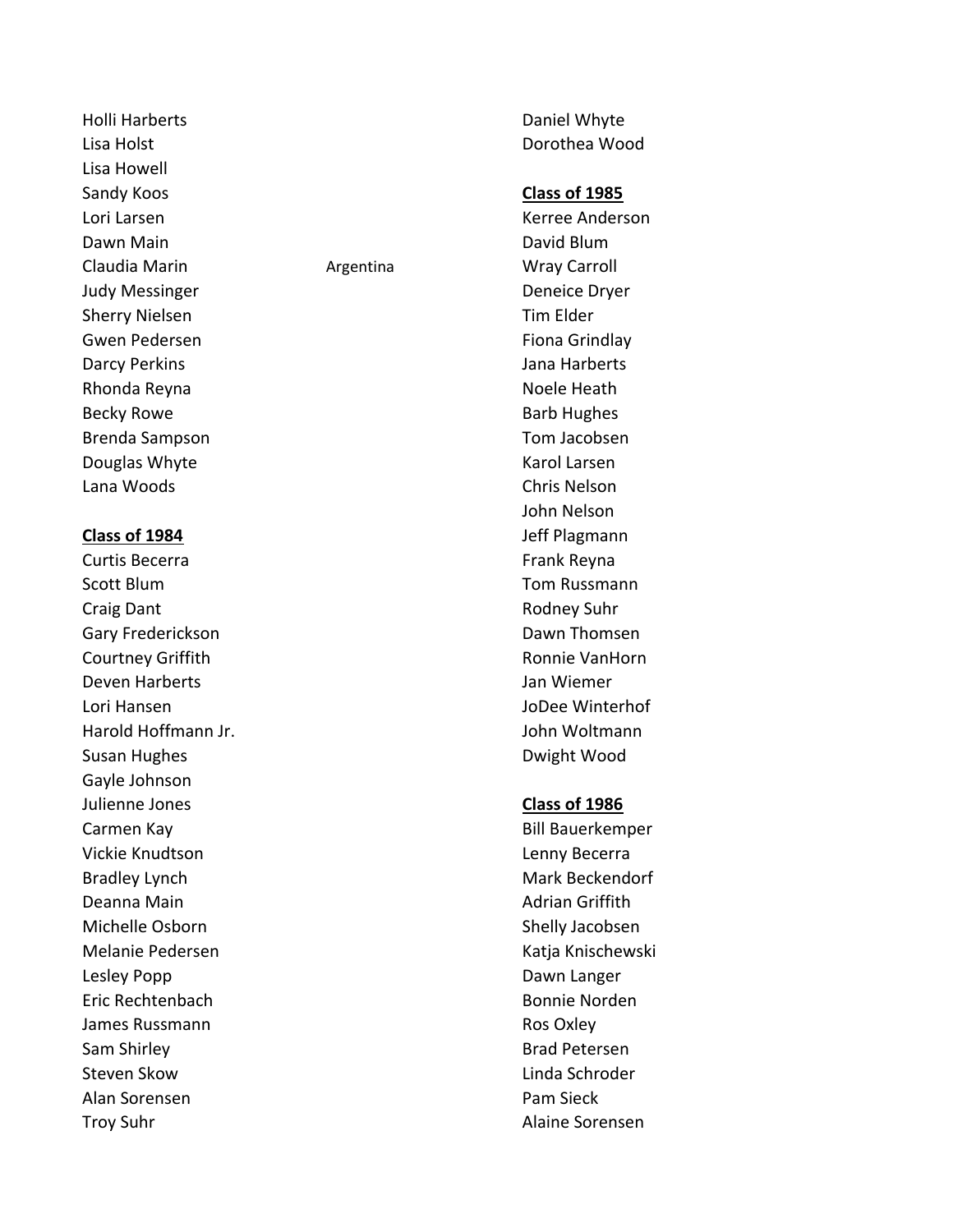Becky Brolin Kim Gardner **Class of 1989** Todd Hepler Sean Brix Theresa Howell **Mike Croghan** Brian Johnson Jackie Dant Julie Koos **Scott Dyer** Yukari Kureyama Manan Japan Tracey Foglesong Lisa Lebeck Tammy Gingerich Tim Lippincott Dawn Heath Jodi Lynch **Doug Hughes** Doug Hughes Ryan Nash **Brian Langer** Brian Langer Tammy Neese Chantil Larsen Cindy Osborn Wendy Larsen Gary Plagmann **Randy Neese Randy Neese** Juanita Reyna Vince Ploen Vickie Ross James Rhodes Cindy Sampson Chris Russmann Jerry Sievers Jill Sieck Amy Skow **Andrea Smith** Kristi Stuart National Stacy Stuart Stacy Stuart Kendall Thomsen Chris Voggesser Wendy Woltmann

### **Class of 1988** Stacy Brittain

Dave Brunsmann National Shane Brix Kami Jensen Angie Butler Gayle Carroll **Gayle Carroll Gayle Carroll** Kyle Sorensen Mark Dunn Tuesday Pedersen Shannon Griffith Scott Petersen Corey Hansen Sara Erlandson Leann Harris Dan Matthies **Dan Matthies** John Heiny Audur "Audrey" Eyvinds Iceland Russell Hester Mike Murray Chris Johnson Donna Gardner Katie Kock

Chris Suhr Brian Fogleson Scott Suhr Marie Michel Michel Michel Michel Michel Michel Michel Michel Michel Michel Michel Michel Michel Michel Michel Michel Michel Michel Michel Michel Michel Michel Michel Michel Michel Michel Michel Michel Michel Mi Jeff Wolfe Gina Gingerich Brian Suhr **Class of 1987** Melissa Dunn Angie Becerra **Jeremy Heath** 

Shawn Suhr Chantal Van Gheem

### **Class of 1990**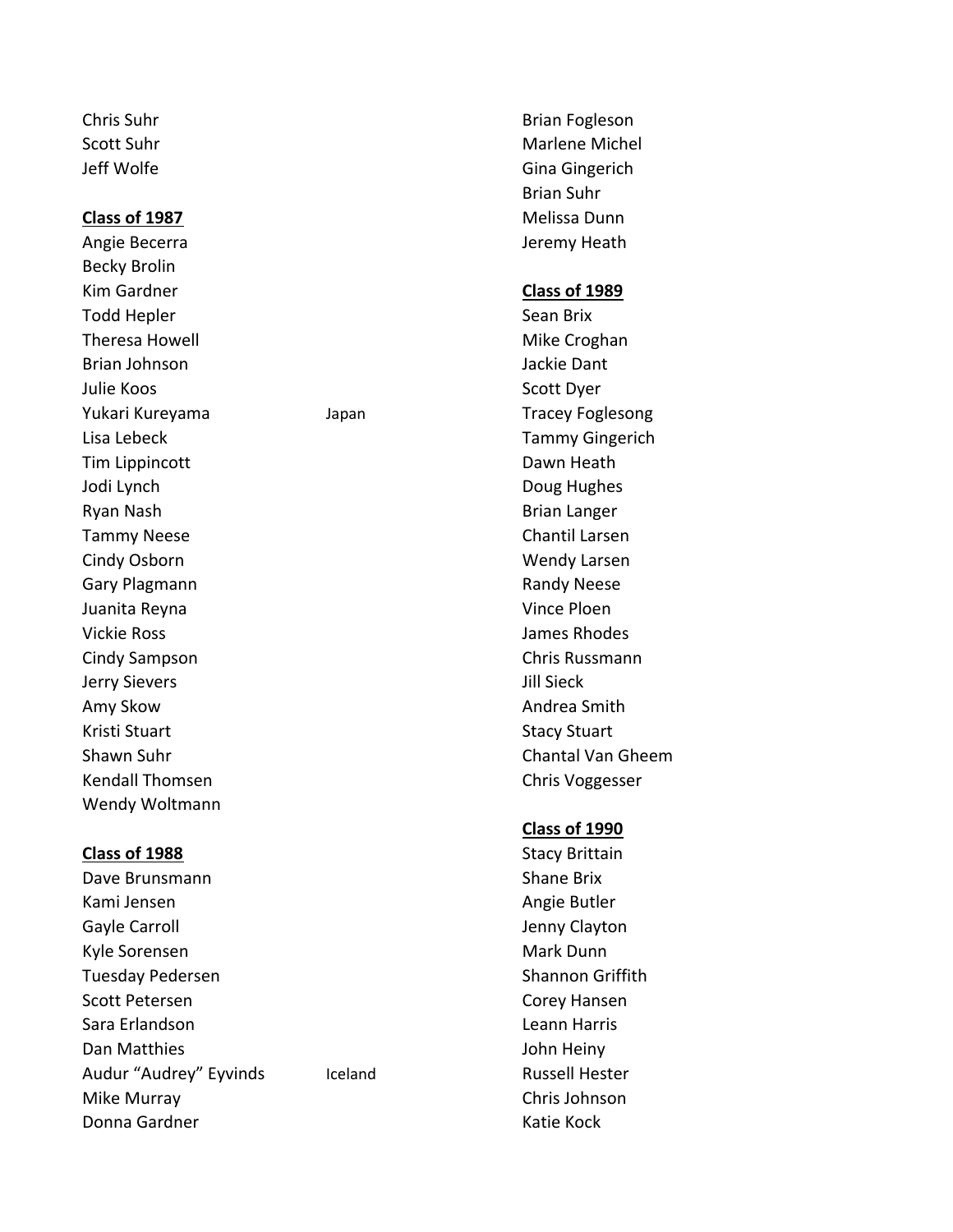Chris Krueger Nathan Larsen Gina Lippincott **Bruce Peters** Bruce Peters Angie Michaelsen Corey Petersen Ron Ross Jason Ploen Don Ross Heide Schmidt Becky Showers **Clinton Smith** Scott Stillian Gregory Storjohann Stephanie Thompsen Aubrey Streit Rachel Wilton New Zealand Stacey Suhr Runky Wood **Darren Tooley** 

Timothy Boll Jeffrey Brandt Louise Chan **Hong Kong** Katia Busia Carol Corghan **Aaron Eblen** Aaron Eblen Chad Hansen Michelle Hansen Kevin Hansen **Amy Holtz** Amy Holtz Brian Hoffman Jason Jacobsen Michael Larsen Cynthia Jensen Kristin Loftis **Sarah Kobs** Sarah Kobs Lynette Riley Long Charles Kock Amy Michaelsen Tammy Larsen Robert Showers Shawn Lohoff Nikki Sturtevant Laurie Olsen Wille Toivola **Finland** Finland Mandy Rhoads Angela Weible **Denise Showers** Danny Wood **Danny Wood** Dean Thompsen Shauna Snyder **Jason Wood** 

### **Class of 1992 Class of 1994**

Tina Alff **Robert Akers Robert Akers** Cecelia Haynes **Cecelia Haynes** Jason Book David Hester **David Hester** Jeffery Bowlin Anthony Jager **Joshua Branan** Donna Jarvis **Australia** Australia Kelli Clayton Dustin Jensen Larry Dant

### **Class of 1991 Class of 1993**

Christine Barr **Brenda Boll** Brenda Boll Ranea Sievers Christine Matthies Aric Troll Jennifer Schneider Aaron Wood **Michael Storjohann** 

Annette Blum Benjamin Ambrose Jennifer Clark Johnny Blocker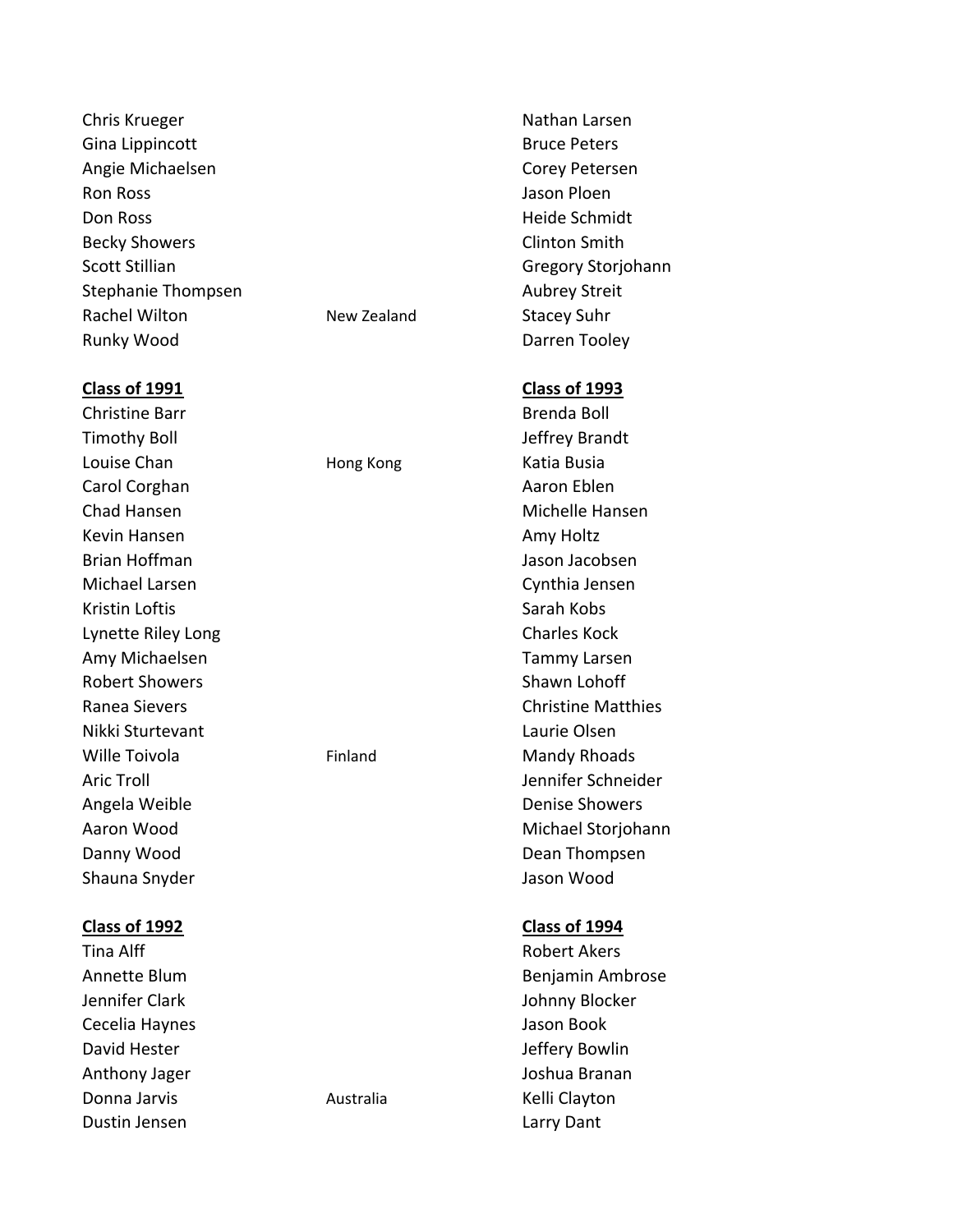Jennifer Donaldson **Amy Hansen** Amy Hansen Scott Franks and Brent Hansen Brent Hansen Chad Gross **Sara Heiny** Sara Heiny Timothy Gurley Joshua Hillwick Regina Hargens **Exercise Exercise Entrancement** Eric Holste Edwin Holtz **Example 2018** Stacy Holtz Charissa Loftis **Brice Jager** Brice Jager Kasey Nash Johnny Jensen Robert Putnam Jr. David Knobloch Heather Schirm LeAnne Larsen Carrie Sieck Frank Lindner Robin Tooley **Vanessa Linfor** Adam Troll Jamie Michaelsen

Eric Abel Eva Ploen Walter Aeckerle **National Accord Contract Contract Accord Participate Accord Participate Accord Participate Accord Participate Accord Participate Accord Participate Accord Participate Accord Participate Accord Participate** Tony Blotzer **Dina Sievers** Dina Sievers Melissa Brunsmann Erika Snyder Mohamed El Shennawi Egypt **Egypt** Richard Staiert David Franks **Exercise Stories Engineering** Erica Storiohann Nate Hansen Kevin Suhr Ryan Harder Ted Thomas Rick Heiny **New York Contract Enterprise Struck** Justen Tooley Kevin Hoffmann **Chad Winterhof** Richie Holtz Mike Kelly **Class of 1997** Shane Lohoff **Jaime Blocker** Jaime Blocker Steve Olsen and the Contract of the Laura Blum Reita Sievers Elizabeth Book Sarah Van Horn Jenny Branan Bryan Weible Trisha Chase (Petersen) Brian Wood **Nathan Clark** Nathan Clark

Tonya Alff **Adam Harder** Adam Harder Tammy Bero **Kimberly Jensen** Jacob Branan Derek Kuhr Amy Brandt **Lindsey Larsen** Anthony Eblen **Jason Martin** Christopher Gurley **Shelia Matthies** 

Danny Neese **Class of 1995** Kenneth Olsen

Miguel Fernandez **Class of 1996 Anthony Goettsch** Justin Gross Cathleen Matthies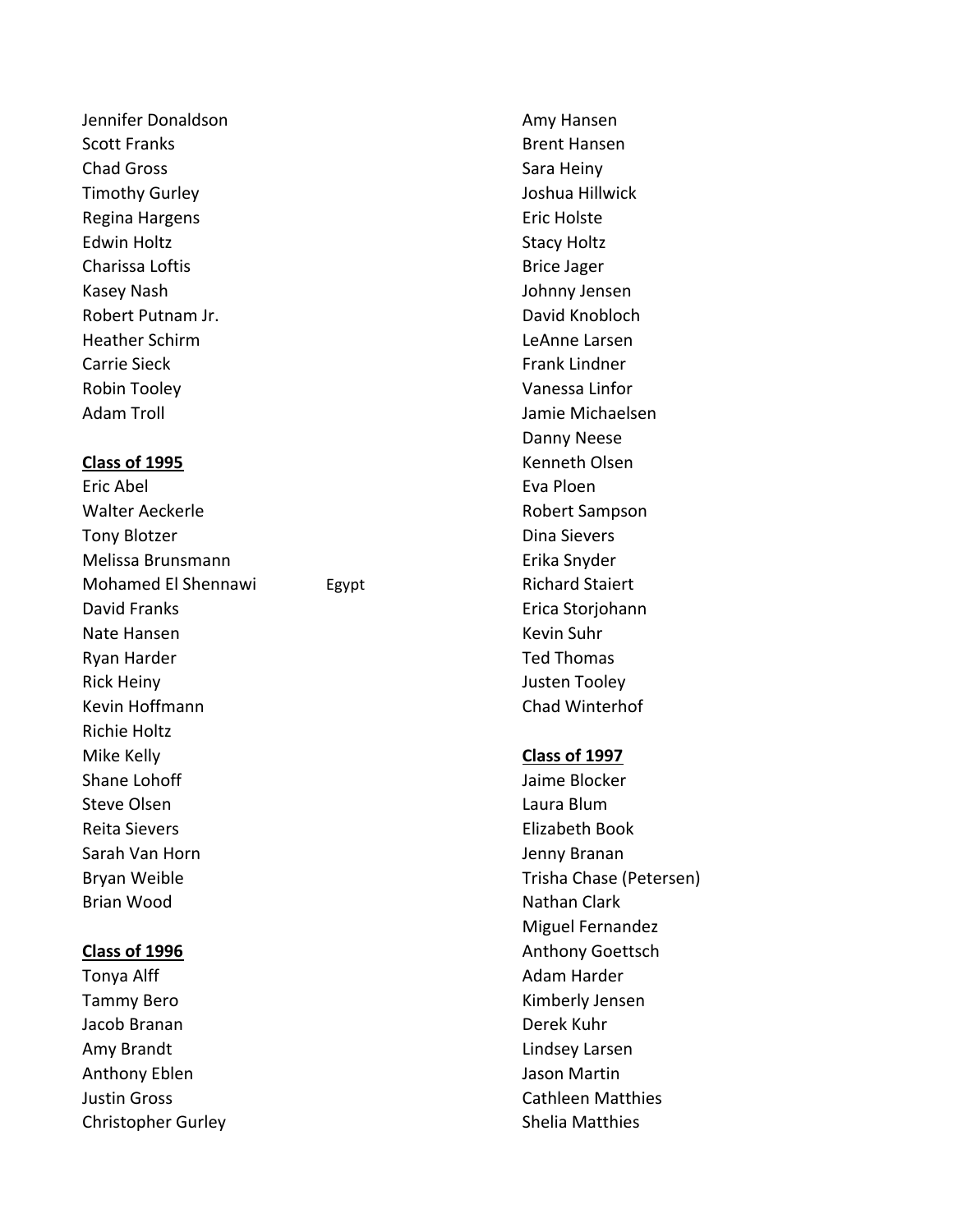Christopher Mertz **Class of 1999** Gary Siever Jr. **Gary Siever Jr.** Joshua Abel Adam Stamp Julie Book Angela Streit Kurt Hansen April Streit Amber Heiny Dennis Suhr **Emily Holste** Jami Suhr Emily Kinser Bryan Weidner **Denise Nelson** Denise Nelson Tanya Williams **Mindy Nielsen** Mindy Nielsen James Young **Zachary Redman** 

Nicole Ausdemore and a series of the Jami Schmitt Eric Hoffmann Jason Schneider Mike Akers **Data Sievers** Dara Sievers Kacie Campbell **Gaussian Company Sievers** Jeremy Sievers Brianna Clark **Emily Snyder** Emily Snyder Kelly Drake Amy Streit Adam Eblen Sheri Weidner Justin Fell Brian Williams Judd Gross Sunita Hansen **Class of 2000** Jennifer Hoffman John Blake Kylee Knop Stephanie Brandt Chris Kock **Melissa Galitz** Mindy Martin Matthew Gross Matthew McCauley **According the Cauley** Philip Hansen Anna McCullough-Hoegh Chad Harder Michael Muell **Brandon Knapp** Tanner Partridge **Patricia Kuhr** Patricia Kuhr Jeremy Schneider **Eric Mertz** Vanessa Seminario Peru Peru Richard Muell Sara Sorensen Brooke Nelson Michael Staiert **Melissa Petersen** Grant Stuart Anthony Rudy **Anthony Rudy** Katie Wahlert **Julie Schneider** Julie Schneider James Wolff Ronald Showers Kirk Wood **Ryan Troll** 

Susan Staiert **Katherine Aeckerle** Martin Wahlert **Benjamin Krueger** Benjamin Krueger Angela Warner Megan McDermott by Megan McDermott Chen Xi Ren **Class of 1998 Frances Ranchiuso Frances Ranchiuso** 

Matthew VanHorn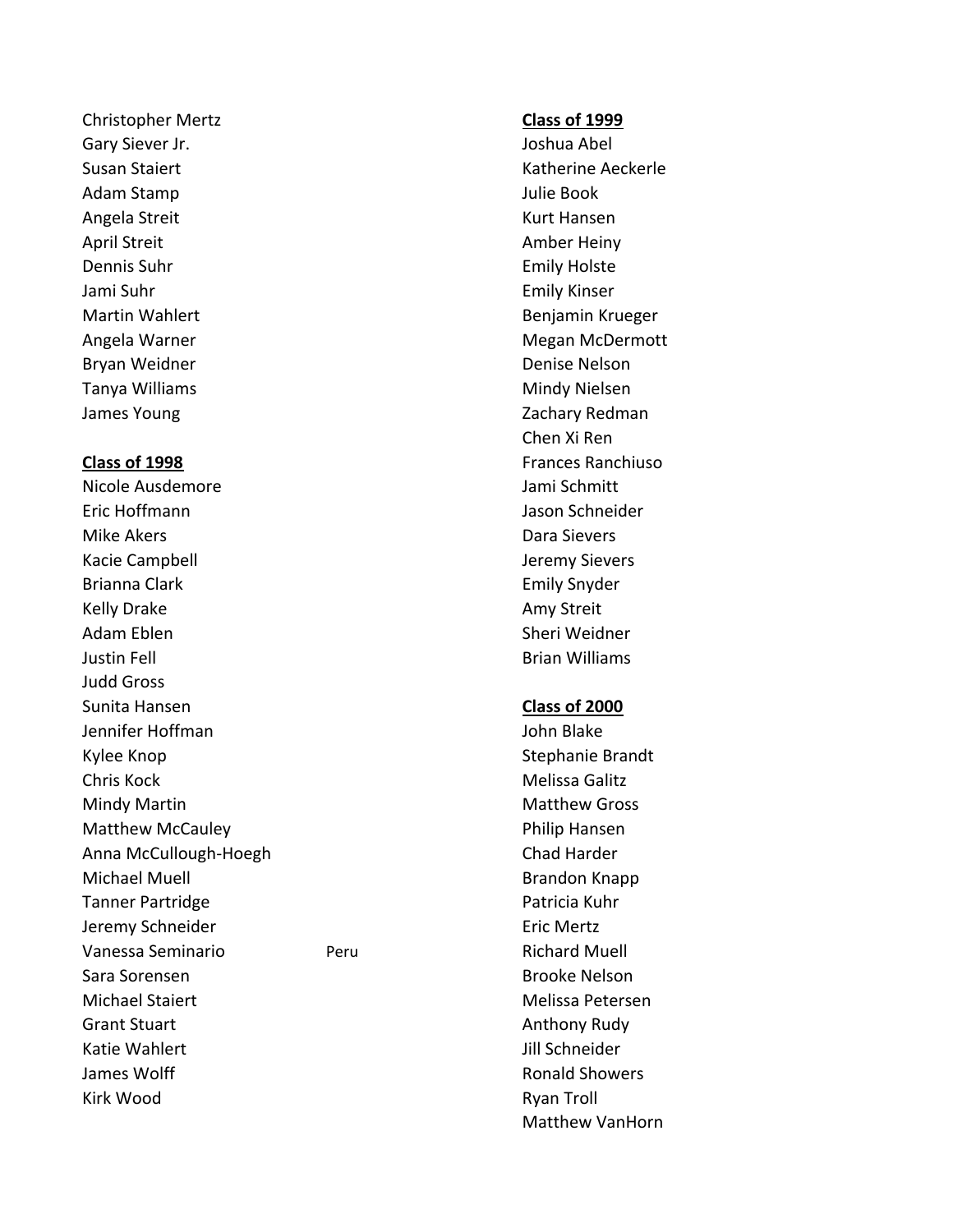Kristi Weidner Dustin Nelsen Thonda Young Thonda Young Thonda Young Thonda Young James Ploen

## **Class of 2001** Trent Suhr

Kylie Hampton New Zealand William Merkle Beth Bentley **Accord Entity Contract Contract Contract Contract Contract Contract Contract Contract Contract Contract Contract Contract Contract Contract Contract Contract Contract Contract Contract Contract Contract Contr** Jessica Kinser Jennifer Muell **Class of 2003** Katie Merkle Brooke Ausdemore Emily Hutchins **Brian Bauerkemper Brian Bauerkemper** Sara Hoffmann Justin Bruha Judy Jensen Thomas Carroll Brooke Epley Scott Cook Erica Stamp Brad Elbert Cheyenne Pedersen **Ryangsamersen** Ryan Gallagher Nate Schrecengost **Nate Schrecengost Nate Schreen** Ashley Grooms **Kathryn Griffin** Fawn Eichmann Thomas Gross Jessie Fell Darrin Hansen Jolene Blum **Brian Knapp** Nina Nielsen Scott Krueger Matt Staiert **Kristopher Langlois** Kristopher Langlois John Houston Christopher Martin Tyler Gross Julie Merkle Walt Rieck David Mertz Steve Cook **Jonathan Metheny** Dustin Ausdemore **Ashley Norman** 

Adam Winterhof **Emily Schreengost** Emily Schrecengost Troy Young Troy Young Timothy VanHorn Jill Troll

Katie Rudy

### **Class of 2002** Kelsi Snyder

Renee Behrend Williams **Cory Welter** Cory Welter Petra Wagner The Switzerland Switzerland Jessica Wood Jordan Krummel Lacey Grooms **Class of 2004** Heather Kay Jennifer Bentley Stacy Chapman **Holli Blum** Holli Blum Danielle Dea National Accords and the Thomas Bryan Nicole Muell **Dustin Collins Dustin Collins** Andrew Kinser Steven Davidson, Jr. Jennifer Gross Erica Dorscher Britnee Knop **Alex Drake** Alex Drake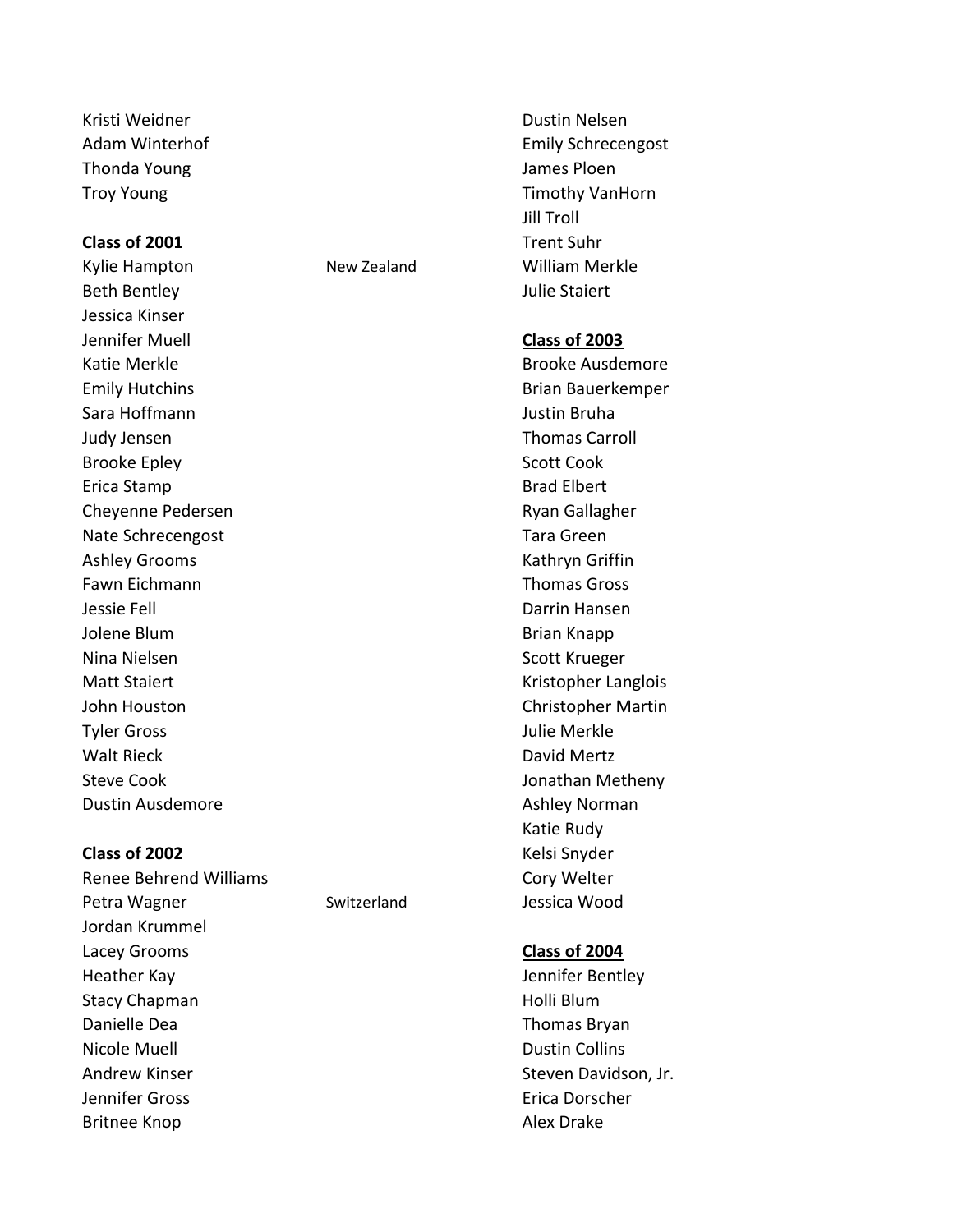Brandi Grace National Assemblace National Assemblace National Assemblace National Assemblace National Assembla Craig Gregory, Jr. Justin Jurchen Paul Harmon III Kerrie Holtz **Class of 2006** Lacey Krummel **Steven Blum Justin Littleton** Kane Griffith Elliott Lovig **Angela Hagadon Angela Hagadon** Nellie McDermott Blair Johannes Sasha Musich Sasha Musich Steven Kay Jennifer Hutchins Jessica Ploen Reinis Oruzans Latvia Jessica Bruha April Petersen and a series of the contract of the Leah Lengyel Jennifer Ploen Joshua Becerra Eric Sandbothe Scott Mertz Tyler Schirm Caleb Harmon Nancy Schrecengost **Daniel Petersen** James Sorensen Brock Knapp Greg Wood **Alexis McDaniel** 

Katie Shepherd **Joshua Thomas** Brett Williams **Sarah Hoffmann** Cecelia Goettsch Kelsi Holtz Brittney Gross **Ryder Cheers** Ryder Cheers **Ryder Cheers** Mishel Bernal Castellanos Bolivia Brian Walter Dakota Nelsen Christopher Fischer Stephanie Carey **Joshua Olson** Garret Knop **Reid Matthies** Adam Huey Ryne Johnk **Class of 2007** Hannah Blum Kelly Kay Cole Epley **Diana Bryan** Kyle Clayton **In the Clayton** Jordan Epley Alex Johnk Jacob Musich Alex Johnk Jacob Musich Alex John Jacob Musich Alex Jacob Musich Jon Langlois **Rachel Rieck Rachel Rieck** Misty Chapman **Richard Greer** Richard Greer Justin Riley **Trey Brix** Cole Sievers **Michaelin Prociw** Michaelin Prociw Jacob Saltzman Amelia Climer Tyler Blum Dustin Griffin Clint Holtz **Brittney Krummel** Jake Wood Nami Torazawa

Sarah Sievers **Class of 2005 Adam Lebeck Adam Lebeck**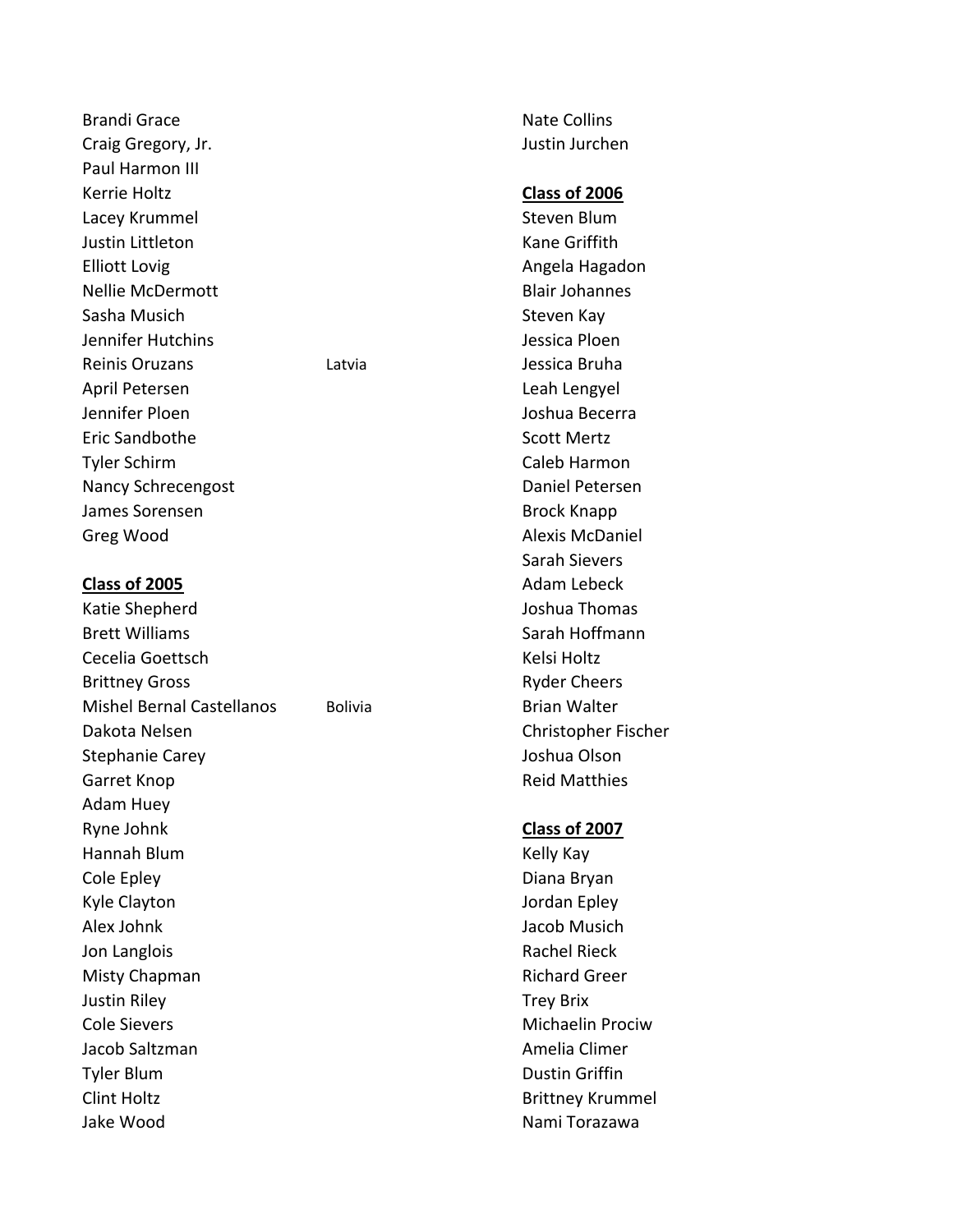Chad Welter **Kyle Shepherd Kyle Shepherd** Dalton Dea **Andrew Whyte** Dalton Dea Andrew Whyte Dane Nelsen Trey Hemmingsen **Class of 2010** Brittni Johnk Cole Becerra Laura Johnk Marye Bierbaum Katelyn Macdonald **According to the Cable** Josephine Cable Logan Blum Chris Chaman

### **Class of 2008** Akari Fujita

Seth Griffith Karley Helms Ryan Blum **Kyler McCarty** Scott Blum and the Controller of the Michael Mcdonald Zach Hamilton Nicole Messer Todd Bauerkemper Micah Metheny Seth Snyder Valerie Sievers Chris Krawietz **Germany** Germany **Amanda Skow** Kelsey Helms Rebecca Kobs **Class of 2011** Breann Becerra **Cody Cable** Amanda Lebeck and the control of the Meghan Ehlers JD Petersen Andrew Finnell Daniel Shirley Derek Frahm Britnie Harlow **Hannah Hester Hannah Hester** Hannah Metheny Eli Holtz Brandi Walter Samantha Jensen Cassie Olson **Ben Kixmiller** Dalton Green **Example 2018** Critical Lees

Sam Harmon

Dustin Dea Ryan Frahm **Dillan Hamilton** 

Amadeus Linzer **Class of 2009** Nolan Nielsen Erran Holtz **Cody Olson** Alex Ehlers **Billy Peck** 

# Thomas Gregory **Class of 2012**

Jenny Petersen Lucas Blum Scott Bigelow **Dakota Brockmann** John Cox **Drew Cable** Nicole Hester **Dezaray Forde** Blayne Kearney **Codi Hays** Jessie Petersen Zach Hemmingsen Andrew Sachs Sarah Hester